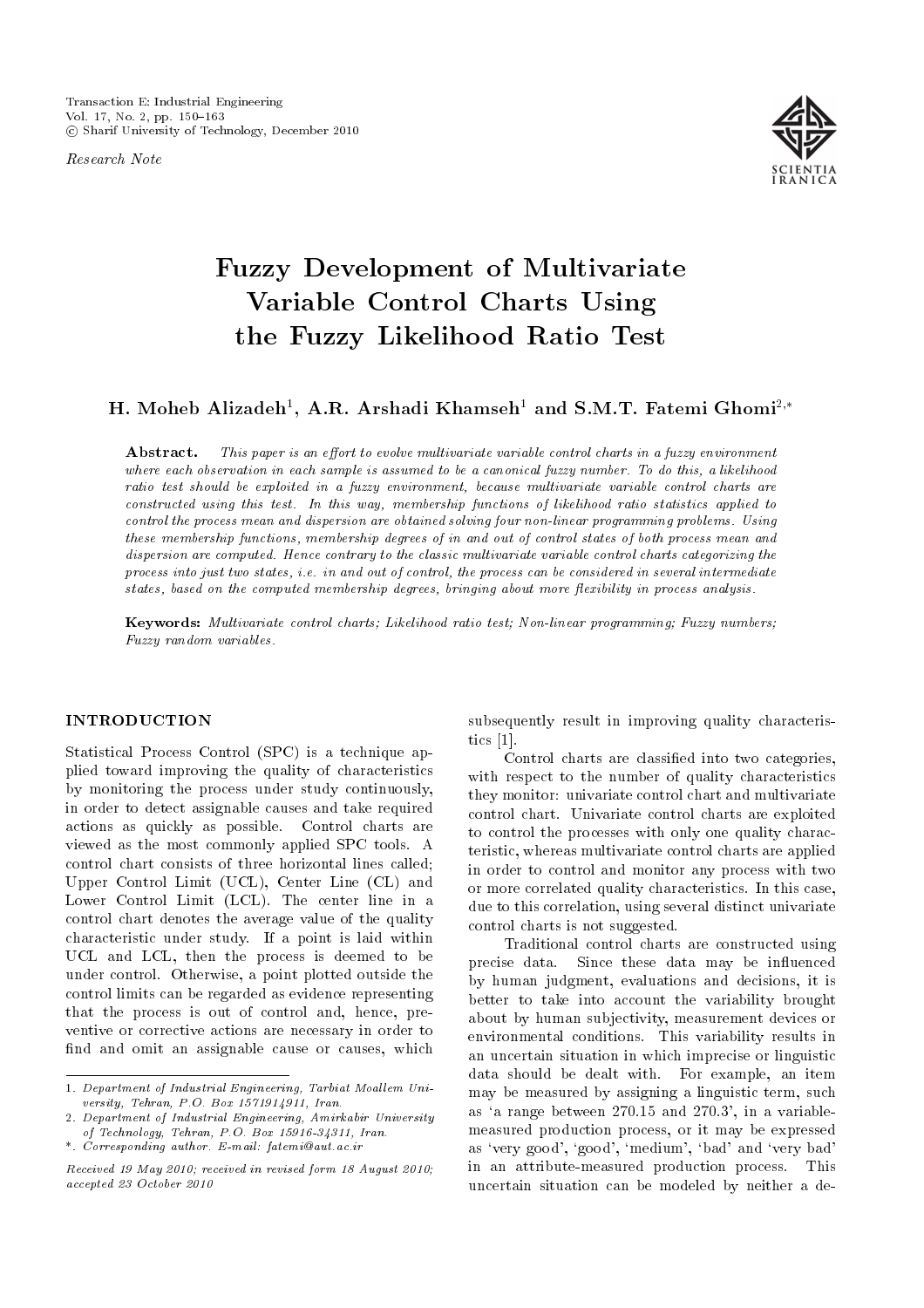terministic model nor a probabilistic model, but the fuzzy set theory, initially proposed by Zadeh [2], is a worthwhile tool to deal with such an uncertainty. In this way, the data obtained from a production process are represented as fuzzy random variables instead of common random variables.

In the literature, there are some attempts to develop fuzzy control charts. Bradshaw [3] used the fuzzy set theory as a basis for interpreting the representation of a graded degree of product conformance. Bradshaw [3] stressed that fuzzy economic control limits would be advantageous over traditional acceptance charts, and that fuzzy economic control charts provide information on the severity, as well as the frequency, of product nonconformance. Raz and Wang [4] proposed an approach based on the fuzzy set theory by assigning a fuzzy set to each linguistic term. Wang and Raz [5] developed two approaches called the fuzzy probabilistic approach and the membership approach. In the fuzzy probabilistic approach, fuzzy subsets associated to the linguistic terms are transformed into their respective representative values using one of the transformation methods. Centerline (CL) corresponds to the arithmetic mean of representative values of the samples initially available. On the other hand, the membership approach is based on the fuzzy set theory to combine all observations in only one fuzzy subset using fuzzy arithmetic. In this approach, the center line is located as the representative value of the aggregate fuzzy subset. Kanagawa et al. [6] introduced an approach aimed at directly controlling the underlying probability distributions of the linguistic data, which were not considered by Wang and Raz [5]. They presented new linguistic control charts for process average and process variability, based on estimation of the probability distribution existing behind linguistic data. They defined the center line as the average mean of the sample cumulants, and then calculated the control limits using the Gram-Charlier series. Statistical and fuzzy control charts were reviewed by Woodall et al. [7] based on categorical data. Taleb and Limam [8] discussed different procedures of constructing control charts for linguistic data based on fuzzy set and probability theories. Using real data and based on average run length and samples under control, they compared fuzzy and probabilistic approaches. Cheng [9] proposed the following approach to deal with expert subjective judgments. Based on the rating scores assigned by individual inspectors to inspected items, fuzzy numbers are constructed to represent the vague outcomes of the process. Then fuzzy control charts are constructed directly from these fuzzy numbers, thereby retaining the fuzziness of the original vague observations. The out of control conditions are formulated using a possibility theory. Engin et al. [10] combined fuzzy sets with genetic algorithms to determine sample sizes in attribute control charts. Gulbay and Kahraman [11] developed a direct fuzzy approach to fuzzy control charts without any defuzzification and then defined unnatural pattern rules based on the defuzzification of crisp rules. They calculated the probability of each fuzzy unnatural pattern using the probability of fuzzy events. Gulbay and Kahraman [12] developed a fuzzy approach to control charts, based on different fuzzy transformation methods, and proposed  $\alpha$ -cut approach to determine the tightness of inspection. El-Shal and Morris [13] investigated the use of fuzzy logic to modify statistical process control rules. They aimed at reducing the generation of false alarms and improving the detection and detection-speed of real faults. Rowlands and Wang [14] explored the integration of fuzzy logic and control charts to create and design a fuzzy-SPC evaluation and control method, based on the application of fuzzy logic to the SPC zone rules. Tannock [15] presented an approach to special cause detection for the individual control charts using fuzzy logic. Zarandi et al. [16] developed a new hybrid method, based on a combination of fuzzied sensitivity criteria and fuzzy adaptive sampling rules, to determine the sample size and sample interval of the control charts. Sentruk and Erginel [17] first transformed traditional  $\bar{X} - R$  and  $\bar{X} - S$  control charts to fuzzy control charts and developed  $\alpha$ -cut fuzzy  $\overline{X} - \overline{R}$  and  $\overline{X} - \overline{S}$  control charts using the  $\alpha$ -cut approach. To determine the condition of the process, they used  $\alpha$ -cut fuzzy midranges of control limits and compared them with  $\alpha$ -cut fuzzy midranges of the fuzzy mean and the fuzzy range (or variance) of samples. Amirzadeh et al. [18] proposed a new pchart controlling the degree of nonconformity indicated by a fuzzy set whose support set is  $[L,U]$ , where  $L$ and U denote lower and upper specication limits for respective quality characteristics, respectively. They showed that the proposed control chart is sensitive not only to changes in the mean of the process, but also to changes in the variance, and is more powerful than the traditional p-chart.

In the case of multivariate control charts, Taleb et al. [19] introduced a multivariate attribute control chart in fuzzy environment, based on the method proposed by Wang and Raz [5], i.e. in the fuzzy approach, they first assigned a membership function to each linguistic term, defuzzied the obtained fuzzy numbers, and then applied a common multivariate control chart to the defuzzied data for monitoring the process. Alipour and Noorossana [20] developed a fuzzy multivariate EWMA control chart in the same way as suggested by Taleb et al. [19]. They applied the multivariate EWMA approach to defuzzied data. However, it should be noted that defuzzification of fuzzy data results in losing precious information.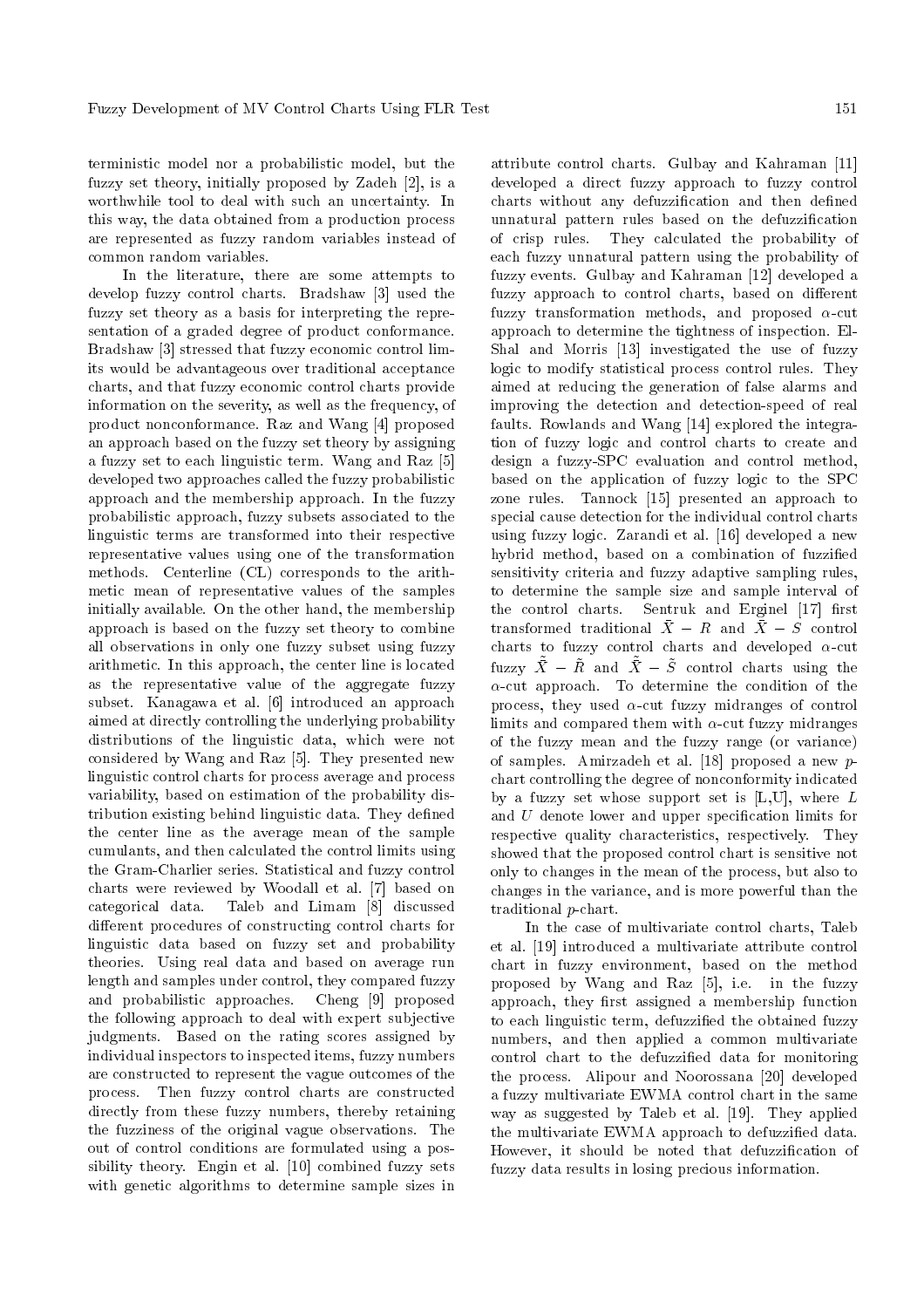In spite of all aforementioned efforts toward considering control charts in a fuzzy environment, there is no study attempting to develop multivariate variable control charts in fuzzy mode. The current paper endeavors to evolve this signicant class of control charts in a fuzzy environment. Toward accomplishing this goal, the likelihood ratio test should be applied fuzzily, because multivariate variable control charts are constructed based on this test. In this way, membership functions of the likelihood ratio statistics used to control the mean and dispersion of the process can be computed and, based on these membership functions, it is possible to obtain membership degrees of in and out of control states of the process mean and dispersion. Therefore, contrary to the classic multivariate variable control charts, clustering the process into just two states, i.e. in control and out of control, the process can be considered in several intermediate states, based on the computed membership degrees. Hence, the proposed approach poses two advantages: (1) Contrary to some previous research, it does not need to defuzzify the fuzzy observations and (2) the process state is viewed as a fuzzy set. The latter usefulness leads to more flexibility in the process analysis.

The paper is organized as follows. The following section presents some preliminaries about fuzzy random variable and fuzzy sets. After that, a brief description of multivariate control charts in a crisp environment is given. Subsequently, fuzzy likelihood ratio test is claried concisely. Then fuzzy multivariate control charts are presented and the general obtained models are specialized to a special case, i.e., a process with two correlated quality characteristics.

#### PRELIMINARIES

#### Fuzzy Numbers

If  $\tilde{A}$  is a fuzzy set with membership function  $\mu_{\tilde{A}}(x)$ , and  $\tilde{A}_{\alpha} = \{x : \mu_{\tilde{A}}(x) \ge \alpha\}$  is its  $\alpha$ -level cut, the following relationship is known as Resolution Identity [21-23]:

$$
\mu_{\tilde{A}}(x) = \sup I_{\tilde{A}_{\alpha}}(x),\tag{1}
$$

where:

$$
I_{\tilde{A}_{\alpha}}(x) = \begin{cases} 0 & ; x \notin \tilde{A}_{\alpha} \\ 1 & ; x \in \tilde{A}_{\alpha} \end{cases}
$$
 (2)

 $\tilde{A}$  is called a bounded fuzzy number, if it is a fuzzy number and the support set of its membership function is bounded. Wu [24] proved that if  $\tilde{A}$  is a fuzzy number, then its  $\alpha$ -level cut is a closed interval for all  $\alpha \in [0,1]$  denoted by  $\tilde{A}_{\alpha} = [\tilde{A}_{\alpha}^{L}, \tilde{A}_{\alpha}^{U}]$ .  $\tilde{A}$  is a canonical fuzzy number, if it is a bounded fuzzy number and its membership function is strictly increasing in

interval  $[\tilde{A}^L_0, \tilde{A}^L_1]$  decreasing in interval  $[\tilde{A}^U_1, \tilde{A}^U_0]$ . If  $\tilde{A}$ is a canonical fuzzy number, it can be concluded from its strict monotonicity that  $g(\alpha)$  and  $h(\alpha)$  are both continuous where  $g(a) = \tilde{A}_{\alpha}^{L}$  and  $h(a) = \tilde{A}_{\alpha}^{U}$  [24].

# Fuzzy Random Variable

Fuzzy random variables represent a well-formulated concept underlying many recent probabilistics and statistics, involving data obtained from a random experiment when these data are assumed to be fuzzy set valued. Fuzzy random variables have been taken into account in the setting of a random experiment in order to model [25]:

- Either a fuzzy observation of a mechanism associating a real value with each experiment outcome.
- Or an essentially fuzzy-valued mechanism, that is a mechanism associating a fuzzy value with each experiment outcome.

Kwakernaak [26,27] introduced a mathematical model for the first situation elaborated later by Kruse and Mayer [28]. On the other hand, Puri and Ralescu [29] gave another approach to the second situation to be modeled.

In this paper, the first situation is applied to model fuzziness of observations in each sample, where a fuzzy random variable is viewed as a fuzzy perception/observation of a classical real-valued random variable, stated as follows:

#### Definition 1

Given probability space  $(\Omega, A, P)$ , mapping  $x : \Omega \rightarrow$  $\mathbf{F}(R)$  is said to be fuzzy random variable if for all  $\alpha \in [0,1],$  the two real-valued mappings  $x_\alpha^L \rightarrow R$ and  $x_{\alpha}^{U} \rightarrow R$  are real-valued random variables, where  $\tilde{x}_{\alpha} = [x_{\alpha}^{L}, x_{\alpha}^{U}]$  and  $\mathbf{F}(R)$  is the set of all fuzzy numbers.

#### Fuzzy Matrix

The term `fuzzy matrix' has at least two distinct definitions in the literature:

- In the first definition,  $A = [a_{ij}]_{m \times n}$  is supposed to be a fuzzy matrix if  $a_{ij} \in [0, 1]$  for  $i = 1, \ldots, m$  and  $j = 1, \ldots, n$ . This class of fuzzy matrix emerges with fuzzy relations and initially was introduced by Kim and Roush [30].
- In the second definition,  $\tilde{A} = [\tilde{a}_{ij}]_{m \times n}$  is called a fuzzy matrix if each of its entries is a fuzzy number [31,32]. Due to mathematical complexity, a few studies have been done on this class of fuzzy matrices.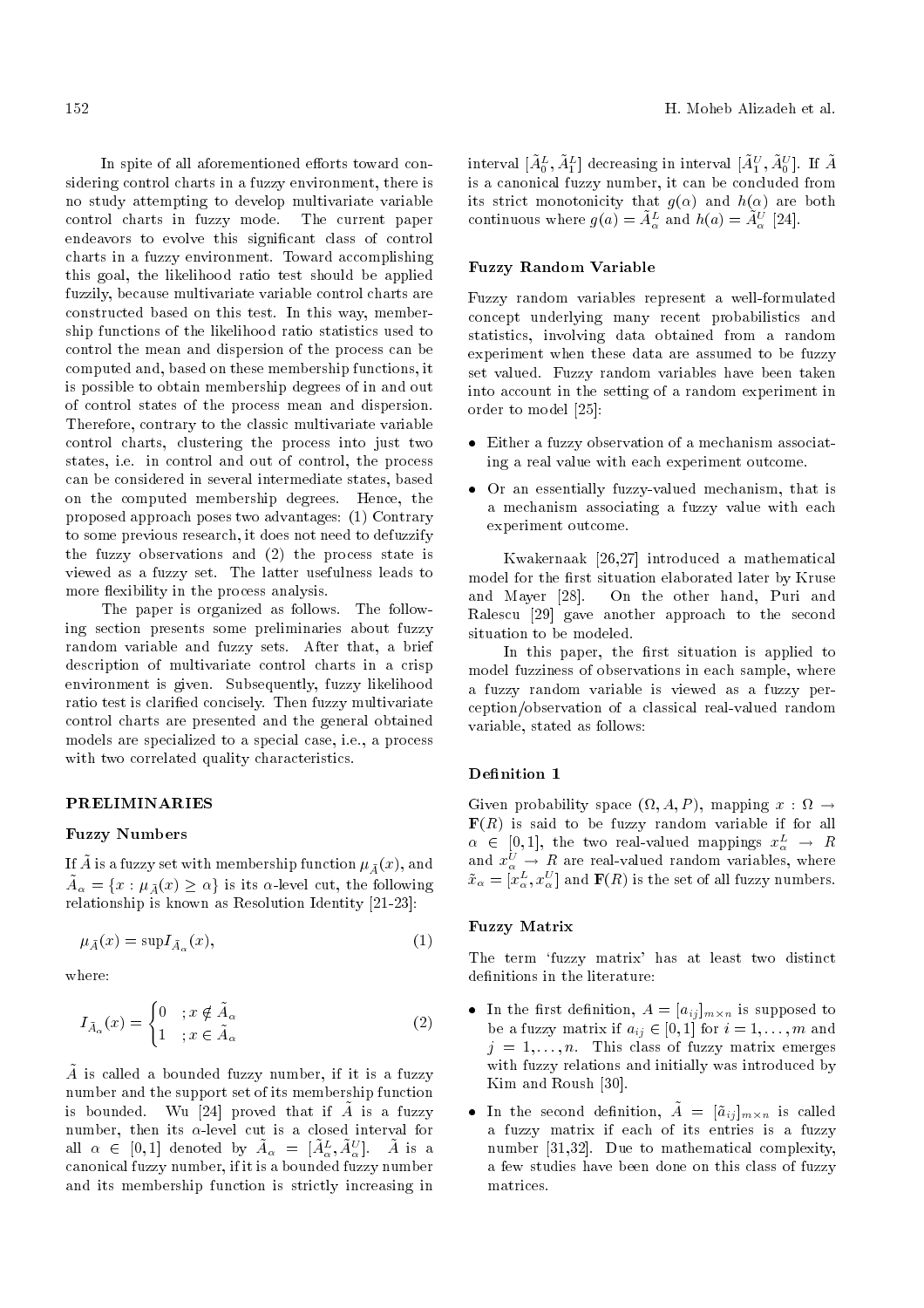In the current paper, the second definition of a fuzzy matrix is noticed, where each drawn sample of the process is assumed as a matrix of canonical fuzzy numbers.

# MULTIVARIATE QUALITY CONTROL

Multivariate statistical quality control is applied to monitor a process in which p correlated quality characteristics should be simultaneously controlled for each item. The characteristics are assumed to follow pvariable normal distribution with mean vector  $\mu$  and variance-covariance matrix  $\Sigma$ .

When there is only one characteristic, the statistical hypothesis, `the process is in control', is tested by Shewhart control charts in each sampling. If a point falls within the control limits, this hypothesis is accepted and otherwise is rejected. In this case, the regions above UCL and below LCL correspond to the critical region of the likelihood ratio test [33]. This standpoint is exploited to construct multivariate variable control charts.

#### Multivariate Control Charts for the Mean

Suppose  $y_1, \ldots, y_p$  are p quality characteristics following p-variable normal distribution. Using random sample  $X_1, \ldots, X_n$ , where  $X_j$ ;  $j = 1, \ldots, n$  are  $p \times 1$ vectors, the likelihood ratio test rejects null hypothesis  $H: \mu = \mu_{0}$ ' against alternative hypothesis ' $K: \mu \neq 0$  $\mu_{0}^{}$ ' if [34,35]:

$$
T^2 \ge T_0^2,\tag{3}
$$

where:

$$
T^2 = n(\bar{x} - \mu_0)' S^{-1} (\bar{x} - \mu_0), \tag{4}
$$

$$
T_0^2 = ((n-1)p/(n-p))F_{p,n-p}(\delta), \qquad (5)
$$

and  $F_{p,n-p}$  is a random variable following F distribution with p and  $n - p$  degrees of freedom.

ALT [33] proposed two distinct phases to construct multivariate variable control charts based on the  $T^2$  statistic. In the first phase, using m initial samples of size  $n$ , control charts are applied in order to test whether the process was in control when these samples were being drawn. To do this, the process mean vector and variance-covariance matrix should be estimated. If  $X_t$  is a  $p \times n$  matrix of the observations of the  $t$ th sample,  $t = 1, \ldots, m$ , then unbiased estimators of the process mean vector and variance-covariance matrix are computed, respectively, as follows:

$$
\bar{\bar{X}} = \sum_{t=1}^{m} \bar{X}_t / m, \tag{6}
$$

$$
\bar{S} = \sum_{t=1}^{m} S_t / m,\tag{7}
$$

where  $\bar{X}_t$  and  $S_t$  are the mean vector and variance-

covariance matrix of the tth sample, respectively. The process stability in this phase is tested by plotting the values of  $T_t^2 = n(\bar{x}_t - \bar{\bar{x}})' \bar{S}^{-1}(\bar{x}_t - \bar{\bar{x}}); t = 1, \dots, m$ , on a control chart with the following limits:

$$
\begin{cases}\nUCL = (p(m-1)(n-1)/n(mn-m-p+1)) \\
F_{p,mn-m-p+1}(\delta) \\
LCL = 0\n\end{cases}
$$
\n(8)

The second phase is applied to the future performance of the process. If  $\bar{X}_f$  is a  $p \times 1$  vector of future sample mean, the process stability is tested by plotting the values of  $T_f^2 = n(\bar{x}_f - \bar{\bar{x}})' \bar{S}^{-1}(\bar{x}_f - \bar{\bar{x}})$  on a control chart with the following limits:

$$
\begin{cases}\nUCL = (p(m+1)(n-1)/n(mn-m-p+1)) \\
F_{p,mn-m-p+1}(\delta) \\
LCL = 0\n\end{cases}
$$
\n(9)

# Multivariate Control Charts for the Process Dispersion

The dispersion of a multivariate variable process can be estimated based on various statistics. One of such statistics is the likelihood ratio statistic to test the null hypothesis ' $H : \Sigma = \Sigma_0$ ' against the alternative hypothesis ' $K : \Sigma \neq \Sigma_0$ '. In this case, Anderson [35] showed the null hypothesis is rejected if:

$$
W_t > \chi^2_{p(p+1)/2},\tag{10}
$$

where:

$$
W_t = -pn + pnLn(n) - nLn\left(|A_t|/|\sum_0|\right)
$$
  
+ 
$$
tr\left(\sum_0^{-1} A_t\right),
$$
 (11)

and  $A_t = (n-1)S_t$ .  $S_t$  is variance-covariance matrix of the tth sample and  $\chi_{p(p+1)/2}^2$  is a random variable following  $\chi^2$  distribution with a  $p(p+1)/2$  degree of freedom. If  $\Sigma_0$  is unknown, it can be estimated by Relationship 7. From the control chart's point of view, it can be stated that process dispersion is in control whenever a point is plotted between the following control limits:

$$
\begin{cases} UCL = \chi_{p(p+1)/2}^2 \\ LCL = 0 \end{cases} \tag{12}
$$

To achieve a more comprehensive review on multivariate statistical quality control, the interested reader is referred to [33,36].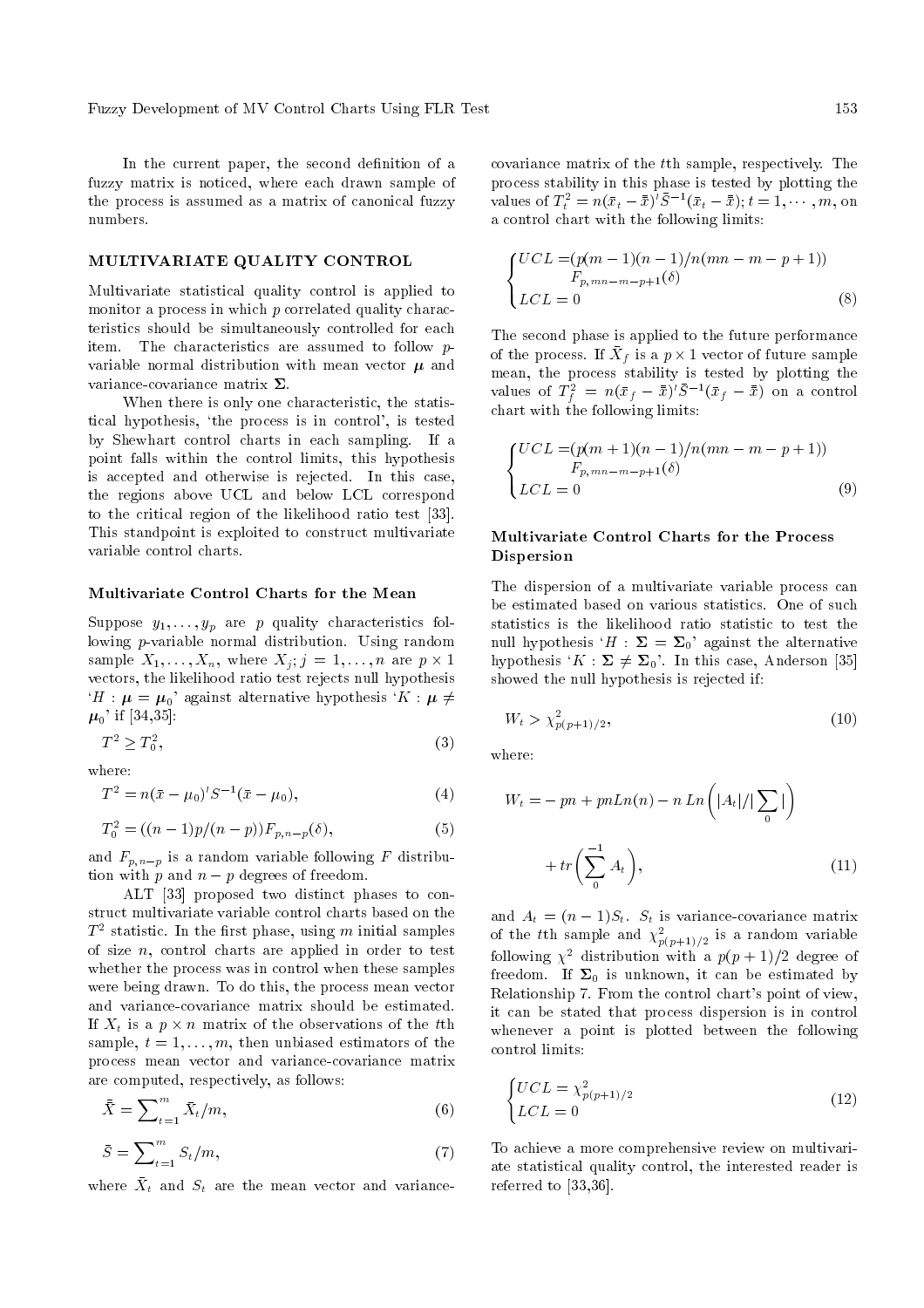#### FUZZY LIKELIHOOD RATIO TEST

As presented in the previous section, multivariate variable control charts are constructed based on a likelihood ratio test. Thus, to develop them in fuzzy environment, it is necessary to develop the fuzzy likelihood ratio test. In this section, the likelihood ratio test is briefly described in the fuzzy environment, where each observation is assumed to be a canonical fuzzy number.

If fuzzy random sample  $\tilde{X}_1, \cdots, \tilde{X}_n$  is applied to test fuzzy null hypothesis  $H : \theta$  belongs approximately to set w' against fuzzy alternative hypothesis  $K : \theta$ does not belong approximately to set  $w'$ , where each  $\tilde{X}_i$ ;  $i = 1, \dots, n$  is a canonical fuzzy number, then  $\tilde{\Lambda}$ , i.e. the fuzzy likelihood ratio statistic, is a fuzzy random variable whose  $\alpha$ -level cut can be computed as follows [37]:

$$
\tilde{\Lambda}_{\alpha} = [\min \{ \min_{\alpha \le \beta \le 1} \Lambda'(\tilde{x}_{\beta}^{L}), \min_{\alpha \le \beta \le 1} \Lambda'(\tilde{x}_{\beta}^{U}) \},
$$

$$
\max \{ \max_{\alpha \le \beta \le 1} \Lambda'(\tilde{x}_{\beta}^{L}), \max_{\alpha \le \beta \le 1} \Lambda'(\tilde{x}_{\beta}^{U}) \}],
$$
(13)

where:

$$
\Lambda'(\tilde{x}_{\beta}^{L}) = \{\Lambda(\tilde{x}_{\beta}^{L}, \theta) | \theta \in (\theta_{\alpha}^{L}, \theta_{\alpha}^{U})\},\tag{14}
$$

$$
\Lambda'(\tilde{x}_{\beta}^{U}) = \{ \Lambda(\tilde{x}_{\beta}^{U}, \theta) | \theta \in (\theta_{\alpha}^{L}, \theta_{\alpha}^{U}) \}.
$$
\n(15)

Since  $\tilde{\Lambda}$  is fuzzy random variable,  $\tilde{\Lambda}_{\alpha}^{L}$  and  $\tilde{\Lambda}_{\alpha}^{U}$  are both common random variables with the same density function as  $\Lambda$  for each  $\alpha \in [0, 1]$ . In a fuzzy environment, critical value  $k$  should be determined in such a way that:

$$
pr(\tilde{\Lambda} \le k|\theta \text{ is } H(\theta)) = \delta. \tag{16}
$$

Since an  $\alpha$ -level cut of  $\tilde{\Lambda}$  results in the crisp interval  $[\tilde{\Lambda^L_{\alpha}}, \tilde{\Lambda^U_{\alpha}}]$ , the above probability is turned out as follows in any specific  $\alpha$ -level [37]:

$$
p(\tilde{\Lambda}_{\alpha}^{U} \le k) = \delta \text{ when } \theta \in [\theta_{\alpha}^{L}, \theta_{\alpha}^{U}].
$$
 (17)

So, it can be inferred that the critical value of the test in a fuzzy environment is the same as that in a crisp environment. After computing the  $\alpha$ -level cuts of  $\tilde{\Lambda}$ , its membership function can be easily obtained. Without loss of generality, and just for simplicity, suppose the membership function of  $\tilde{\Lambda}$  is triangular shaped, as depicted in Figures 1 and 2, where the vertical line specifies the critical value of the test. In each figure, two  $\alpha$ -levels have been determined;  $\alpha_0$  and  $\alpha_k$  levels on Figure 1 and  $\alpha'_0$  and  $\alpha'_k$  levels on Figure 2.

In Figure 1, since  $\tilde{\Lambda}_{\alpha_0} \leq k$ , the null hypothesis is rejected in this level. So, based on the definition of Resolution Identity,  $\alpha_k$  is the greatest value for which



Figure 1. The cross of the critical value with right hand side of the membership function.



Figure 2. The cross of the critical value with left hand side of the membership function.

the null hypothesis is not rejected, because  $\tilde{\Lambda}_\alpha$  is not less than k for  $\alpha \in [0, \alpha_k]$ . In other words, for any  $\alpha$ level greater than  $\alpha_k$ , the null hypothesis is rejected. So whenever the vertical line corresponding to the critical value crosses the right hand side of the membership function of  $\tilde{\Lambda}$ , the membership degree of null hypothesis acceptance is equal to  $\alpha_k$  and the membership degree of null hypothesis rejection (alternative hypothesis acceptance) is equal to 1. Now suppose  $\alpha_0'$  and  $\alpha_k'$ levels on Figure 2. Since  $\tilde{\Lambda_{\alpha}}_{0} \geq k$ , the null hypothesis is accepted at such a level. So based on the definition of *Resolution Identity*,  $\alpha'_{k}$  is the greatest value of  $\alpha \in [0, 1]$  for which the null hypothesis is rejected. In other words, for any  $\alpha$ -level greater than  $\alpha'_k$ , the null hypothesis is accepted. So whenever the vertical line corresponding to the critical value crosses the left hand side of the membership function of  $\tilde{\Lambda}$ , the membership degree of null hypothesis rejection is equal to  $\alpha'_k$ , and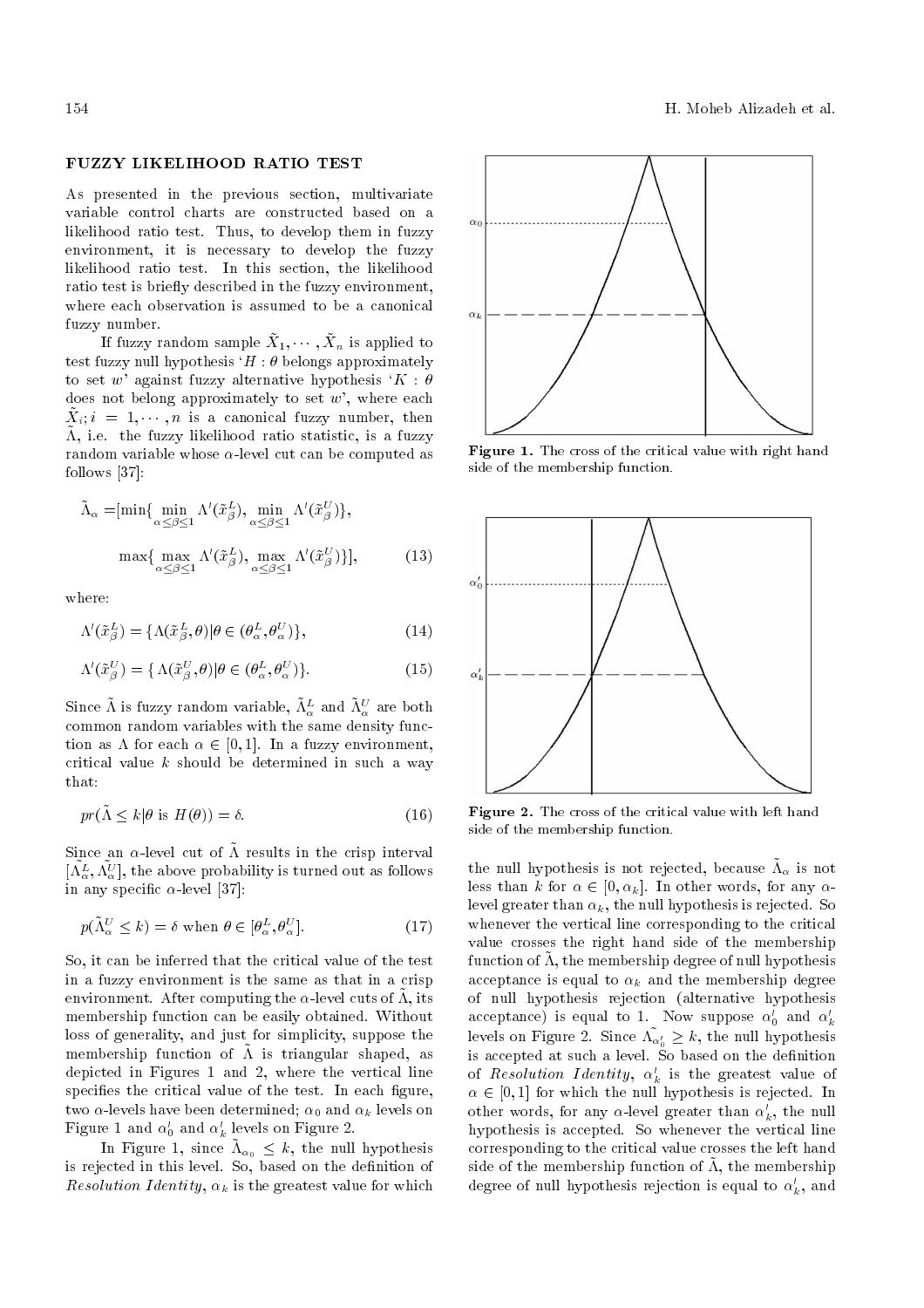the membership degree of null hypothesis acceptance is equal to 1.

As mentioned in the previous section, the likelihood ratio test results in rejecting the null hypothesis,  $H : \mu = \mu_0$ , against the alternative hypothesis,  $K :$  $\boldsymbol{\mu} \neq \boldsymbol{\mu}_0$ ' if  $T^2 \geq T_0^2$ . Hence we should adopt the general approach described in the previous paragraph, which computes membership degrees of the null hypothesis acceptance and rejection, because in the general form of the likelihood ratio test, the null hypothesis is rejected when  $\lambda < k$  (note the inequality sign of the likelihood ratio test in the multivariate variable control chart, which is  $\ge$ , and the inequality sign of the general form of the likelihood ratio test, which is  $\leq$ ). Therefore, in this special case, if the vertical line corresponding to the critical value crosses the right hand side of the membership function of  $T^2$  and  $W$  in the fuzzy environment, the membership degree of null hypothesis acceptance, i.e. in control state, is equal to 1, and the membership degree of null hypothesis rejection, i.e. the out of control state, is  $\alpha_k$ . On the other hand, when the vertical line of critical value crosses the left hand side of membership functions, membership degrees of null hypothesis acceptance and rejection are equal to  $\alpha'_k$  and 1, respectively.

### FUZZY MULTIVARIATE CONTROL **CHARTS**

This section develops fuzzy multivariate variable control charts using an adopted fuzzy likelihood ratio test under the supposition that the observations in each sample are canonical fuzzy numbers with triangular membership functions, i.e. a  $p \times n$  matrix with entries shown as canonical fuzzy numbers with triangular membership functions is obtained in each sampling. For instance,  $\tilde{X}_t = [(x_{ij1t}, x_{ij2t}, x_{ij3t})]$  for  $i = 1, \ldots, p$ and  $j = 1, \ldots, n$ , shows the tth sample,  $t = 1, \ldots, m$ , of size  $n$  drawn from a  $p$ -variable process, where each observation is represented as a triangular fuzzy number. In this case,

$$
\tilde{\bar{X}}_t = [\tilde{\bar{x}}_{it}]_{p \times 1} = [(\bar{x}_{i1t}, \bar{x}_{i2t}, \bar{x}_{i3t})]_{p \times 1},
$$
\n(18)

is the  $p \times 1$  fuzzy mean vector of the tth sample where:

$$
\bar{x}_{irt} = \sum_{j=1}^{n} x_{ijrt} / n,
$$
  
\n $i = 1, \dots, p \quad r = 1, 2, 3.$  (19)

On the other hand:

$$
\tilde{S}_t = [\tilde{s}_{ikt}]_{p \times p} = [ (s_{ik1t}, s_{ik2t}, s_{ik3t})]_{p \times p};
$$
  

$$
i = 1, \cdots, p, \quad k = 1, \cdots, p,
$$
 (20)

is the  $p \times p$  fuzzy variance-covariance matrix of the  $t$ th

sample,  $t = 1, \ldots, m$ , where if  $i = k$ , then:

$$
\tilde{s}_{iit} = \frac{1}{n-1} \sum_{j=1}^{n} \left[ (x_{ij1t}, x_{ij2t}, x_{ij3t}) - (\bar{x}_{i1t}, \bar{x}_{i2t}, \bar{x}_{i3t}) \right]^2.
$$
\n(21)

And, otherwise (if  $i \neq k$ ):

$$
\tilde{s}_{ikt} = \frac{1}{n-1} \sum_{j=1}^{n} [(x_{ij1t}, x_{ij2t}, x_{ij3t})
$$

$$
- (\bar{x}_{i1t}, \bar{x}_{i2t}, \bar{x}_{i3t})] [(x_{kj1t}, x_{kj2t}, x_{kj3t})
$$

$$
- (\bar{x}_{k1t}, \bar{x}_{k2t}, \bar{x}_{k3t})].
$$
\n(22)

In this case, based on the study of Wang [38], fuzzy unbiased estimators of the process mean vector and variance-covariance matrix can be computed, respectively, as follows:

$$
\tilde{\bar{\bar{X}}} = [\tilde{\bar{x}}_i]_{p \times 1} = [(\bar{\bar{x}}_{i1}, \bar{\bar{x}}_{i2}, \bar{\bar{x}}_{i3})]_{p \times 1},
$$
\n(23)

$$
\tilde{\bar{S}} = [\tilde{s}_{ik}]_{p \times p} = [(\bar{s}_{ik1}, \bar{s}_{ik2}, \bar{s}_{ik3})]_{p \times p},
$$
\n(24)

where:

$$
\bar{x}_{ir} = \sum_{t=1}^{m} \bar{x}_{irt}/m, \quad r = 1, 2, 3,
$$
\n(25)

$$
\bar{s}_{ikr} = \sum_{t=1}^{m} s_{ikrt}/m, \quad r = 1, 2, 3.
$$
 (26)

Since the following relationship holds true in a crisp environment:

$$
T_t^2 = n(\bar{x}_t - \bar{\bar{x}})' \bar{S}^{-1} (\bar{x}_t - \bar{\bar{x}})
$$
  
= 
$$
\sum_{i=1}^p \sum_{k=1}^p (\bar{x}_i - \bar{\bar{x}}_i) \bar{s}'_{ik} (\bar{x}_k - \bar{\bar{x}}_k),
$$
 (27)

where  $\bar{s}'_{ik}$  is the  $(i, k)$  entry in the inverse matrix of  $\bar{S}$ , i.e.  $\bar{S}^{-1} = [\bar{s}_{ik}]_{p \times p}$ . Based on what was mentioned previously, the following four non-linear programming problems should be firstly optimized for  $\alpha \in [0,1]$  in order to compute the  $\alpha$ -level cuts of  $T_t^2$  in the fuzzy environment:

I) min 
$$
\sum_{i=1}^{p} \sum_{k=1}^{p} (\bar{x}_{i1t} + \beta(\bar{x}_{i2t} - \bar{x}_{i1t}) - \bar{\bar{x}}_i)
$$

$$
\bar{s}'_{ik}(\bar{x}_{k1t} + \beta(\bar{x}_{k2t} - \bar{x}_{k1t}) - \bar{\bar{x}}_k),
$$
(28)

s.t.

$$
\alpha \leq \beta \leq 1,
$$
  
\n
$$
(\tilde{\bar{x}}_i)_\alpha^L \leq \bar{\bar{x}}_i \leq (\tilde{\bar{x}}_i)_\alpha^U, \quad i = 1, \dots, p,
$$
  
\n
$$
(\tilde{\bar{x}}_k)_\alpha^L \leq \bar{\bar{x}}_k \leq (\tilde{\bar{x}}_k)_\alpha^U, \quad k = 1, \dots, p,
$$
  
\n
$$
(\tilde{\bar{s}}_{ik})_\alpha^L \leq \bar{s}_{ik} \leq (\tilde{\bar{s}}_{ik})_\alpha^U.
$$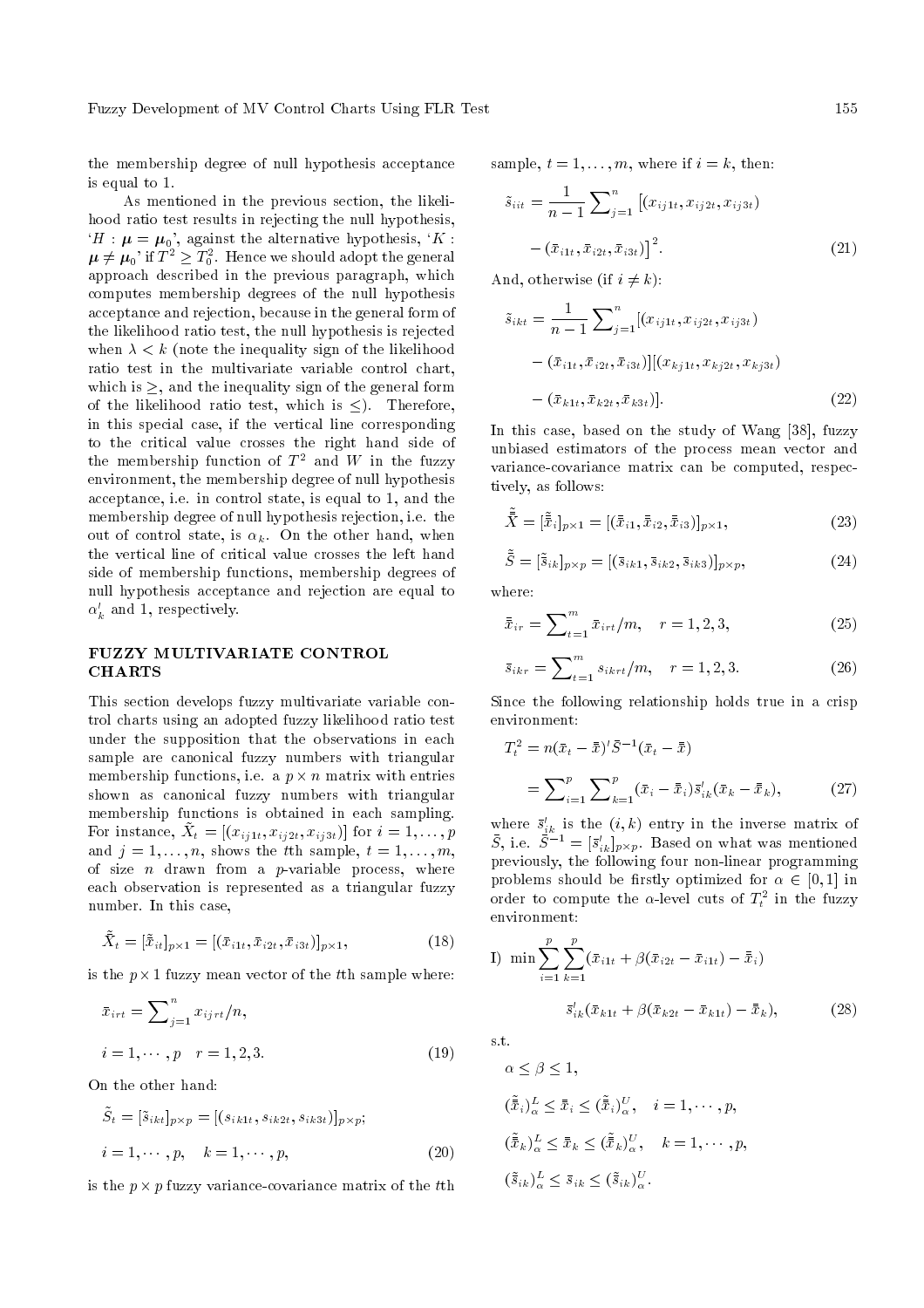II) min 
$$
\sum_{i=1}^{p} \sum_{k=1}^{p} (\bar{x}_{i3t} - \beta(\bar{x}_{i3t} - \bar{x}_{i2t}) - \bar{\bar{x}}_i) \bar{s}'_{ik}
$$

$$
(\bar{x}_{k3t} - \beta(\bar{x}_{k3t} - \bar{x}_{k2t}) - \bar{\bar{x}}_k),
$$
 (29)

s.t.

$$
\alpha \leq \beta \leq 1,
$$
  
\n
$$
(\tilde{\bar{x}}_i)_\alpha^L \leq \bar{x}_i \leq (\tilde{\bar{x}}_i)_\alpha^U; \quad i = 1, \dots, p,
$$
  
\n
$$
(\tilde{\bar{x}}_k)_\alpha^L \leq \bar{x}_k \leq (\tilde{\bar{x}}_k)_\alpha^U; \quad k = 1, \dots, p,
$$
  
\n
$$
(\tilde{\bar{s}}_{ik})_\alpha^L \leq \bar{s}_{ik} \leq (\tilde{\bar{s}}_{ik})_\alpha^U.
$$

III) Substitute `min' with `max' in the problem I; (30)

IV) Substitute 'min' with 'max' in the problem II. 
$$
(31)
$$

Eventually, the  $\alpha$ -level cuts of  $T_t^2$  and consequently its membership function in the fuzzy environment, can be easily obtained using Relationship 13. Then based on the critical value,  $(p(m-1)(n-1)/n(mn-m-p +$  $1)$ F<sub>n,mn</sub>-m-n+1( $\delta$ ), and whether this value crosses the right or left hand side of the membership function, the membership degrees of in control and out of control states of the process mean in phase I can be computed.

To calculate the membership degrees of in control and out of control states of the process mean in phase II, i.e. for future samples, the membership function of  $T^2_f$  in the fuzzy environment should be firstly obtained applying the above four non-linear programming problems and Relationship 13. Then, these membership degrees are computed based on the critical value,  $(p(m + 1)(n - 1)/n(mn - m - p + 1))F_{p,mn - m - p + 1}(\delta),$ and whether this critical value crosses the right or left hand side of the membership function.

On the other hand, since  $A_t = (n-1)S_t$  and  $\overline{S}$ is an unbiased estimator of  $\Sigma_0$  in a crisp environment, Relationship 11 can be rewritten as follows:

$$
W_t = -pn + pnLn(n/(n-1))
$$
  
- n(Ln|S<sub>t</sub>| - Ln| $\bar{S}$ |) + (n - 1)  $\sum_{i=1}^{p} \bar{s}'_{ii} s_{iit}$ , (32)

where  $s_{iit}$  is the  $(i, i)$  entry of the variance-covariance matrix of the t<sup>th</sup> sample, and  $\bar{s}^\prime_{ii}$  is the  $(i,i)$  entry in the inverse matrix of  $\bar{S}$ .

In a fuzzy environment, the fuzzy variancecovariance matrix of the tth sample and unbiased estimator of the fuzzy variance-covariance matrix of the process are computed using Relationships 20 and 24, respectively. Now, based on what was mentioned previously, the following four non-linear programming problems should be firstly optimized for  $\alpha \in [0,1]$ in order to obtain  $\alpha$ -level cuts of  $W_t$  in the fuzzy environment:

I) 
$$
\min - pn + pnLn(n/(n-1)) - n[Ln|(\tilde{S}_{\beta}^{L})_{t}| - Ln|\bar{S}|]
$$
  
  $+ (n-1) \sum_{i=1}^{p} \bar{s}_{ii}'(s_{ii1t} + \beta(s_{ii2t} - s_{ii1t})),$  (33)

 $\alpha \leq \beta \leq 1,$ 

$$
(\tilde{\bar{s}}_{ik})_{\alpha}^{L} \leq \bar{s}_{ik} \leq (\tilde{\bar{s}}_{ik})_{\alpha}^{U},
$$
  

$$
i = 1, \cdots, p, \quad k = 1, \cdots, p.
$$

II)  $\min -pn + pnLn(n/(n-1)) - n[Ln|(\tilde{S}_{\beta}^U)_t| - Ln|\bar{S}|]$ 

+ 
$$
(n-1)\sum_{i=1}^{p} \bar{s}'_{ii}(s_{ii3t} - \beta(s_{ii3t} - s_{ii2t})),
$$
 (34)

s.t.

$$
\alpha \leq \beta \leq 1,
$$
  
\n
$$
(\tilde{\tilde{s}}_{ik})_{\alpha}^{L} \leq \tilde{s}_{ik} \leq (\tilde{\tilde{s}}_{ik})_{\alpha}^{U};
$$
  
\n
$$
i = 1, \cdots, p, \qquad k = 1, \cdots, p.
$$

III) Substitute `min' with `max' in the problem I, (35)

IV) Substitute `min' with `max' in the problem II. (36)

If the  $\beta$ -level cut of the fuzzy matrix  $\tilde{S}_t$  is represented as  $(\tilde{S}_t)_{\beta}$ , that is:

$$
(\tilde{S}_t)_{\beta} = [[s_{ik1t} + \beta(s_{ik2t} - s_{ik1t}), s_{ik3t} - \beta(s_{ik3t} - s_{ik2t})]]_{p \times p},
$$
\n(37)

for  $i = 1, ..., p, k = 1, ..., p$  and  $t = 1, ..., m$ , then:

$$
(\tilde{S}_{\beta}^{L})_{t} = [s_{ik1t} + \beta(s_{ik2t} - s_{ik1t})]_{p \times p},
$$
\n(38)

$$
(\tilde{S}_{\beta}^{U})_t = [s_{ik3t} - \beta(s_{ik3t} - s_{ik2t})]_{p \times p}.
$$
\n(39)

It is worth noting that the  $\beta$ -level cut of the fuzzy matrix  $\tilde{A} = [\tilde{a}_{ij}]_{m \times n}$ , is obtained as  $\tilde{A}_{\beta} = [(\tilde{a}_{ij})_{\beta}]_{m \times n}$ . Eventually, the  $\alpha$ -level cuts of  $W_t$  are computed applying Relationship 13. Using these  $\alpha$ -level cuts, the membership function of  $W_t$  in the fuzzy environment can be easily obtained. Membership degrees of in control and out of control states of the process dispersion are computed based on the critical value  $\chi^2_{p(p+1)/2}$  and whether this critical value crosses the right or left hand side of the membership function.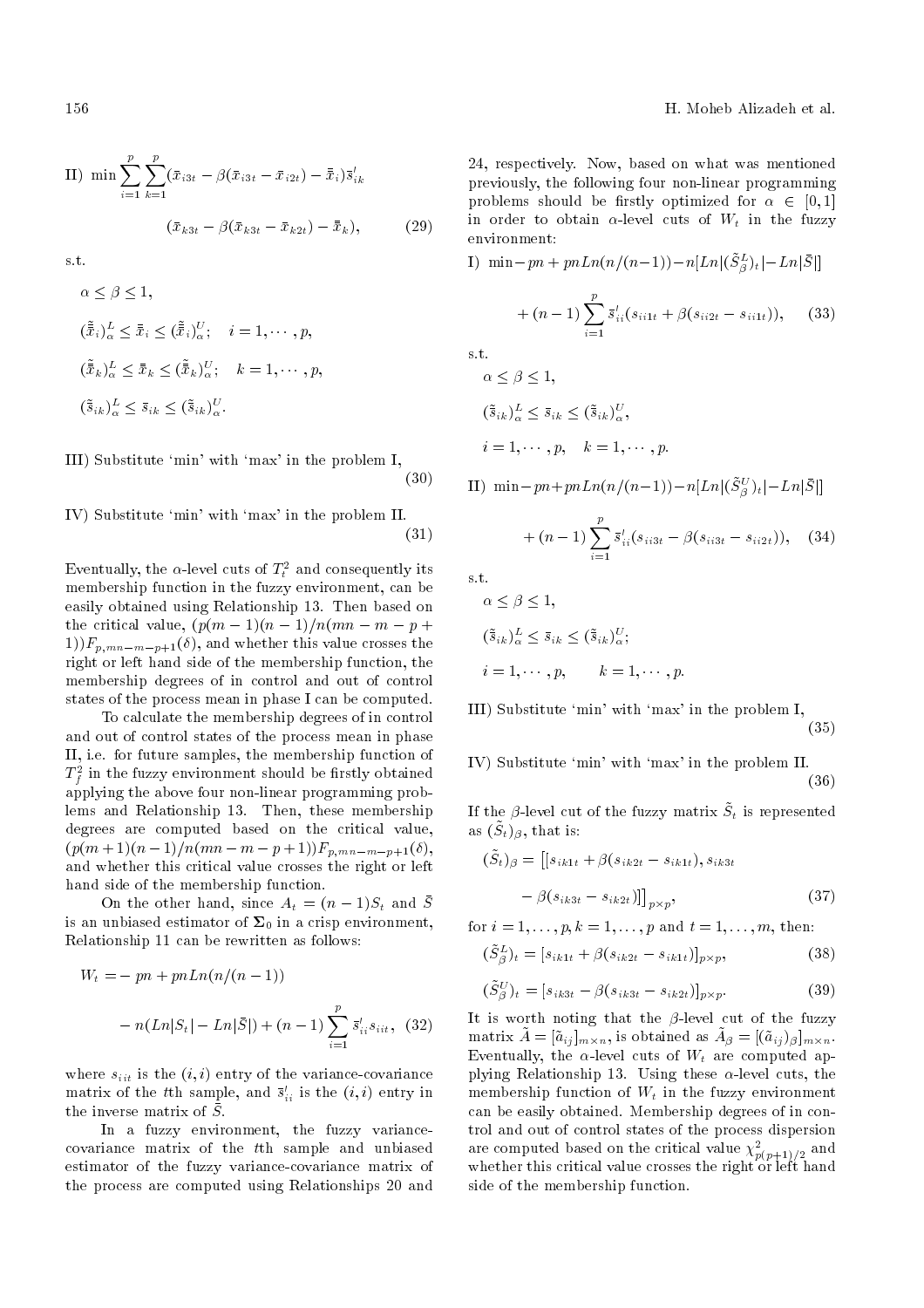Fuzzy Development of MV Control Charts Using FLR Test 157

# NUMERICAL EXAMPLE

This section considers a bivariate process in the fuzzy environment and formulizes non-linear programming problems given in the previous section for such a process. To do this, the  $2 \times 1$  fuzzy mean vector of the tth sample is computed applying Relationships 18 and 19, as follows:

$$
\tilde{\bar{X}}_t = \begin{bmatrix} (\bar{x}_{11t}, \bar{x}_{12t}, \bar{x}_{13t}) \\ (\bar{x}_{21t}, \bar{x}_{22t}, \bar{x}_{23t}) \end{bmatrix} . \tag{40}
$$

Using Relationships 20, 21 and 22, the  $2 \times 2$  fuzzy variance-covariance matrix of such a sample is obtained as follows:

$$
\tilde{S}_t = \begin{bmatrix} (s_{111t}, s_{112t}, s_{113t}) & (s_{121t}, s_{122t}, s_{123t}) \\ (s_{211t}, s_{212t}, s_{213t}) & (s_{221t}, s_{222t}, s_{223t}) \end{bmatrix} .
$$
 (41)

Now, applying Relationships 23 and 24, unbiased estimators of the fuzzy mean vector and fuzzy variancecovariance matrix of the process are computed, respectively, as follows:

$$
\tilde{\bar{X}} = \begin{bmatrix} (\bar{\bar{x}}_{11}, \bar{\bar{x}}_{12}, \bar{\bar{x}}_{13}) \\ (\bar{\bar{x}}_{21}, \bar{\bar{x}}_{22}, \bar{\bar{x}}_{23}) \end{bmatrix},
$$
\n(42)

$$
\tilde{\bar{S}} = \begin{bmatrix} (\bar{s}_{111}, \bar{s}_{112}, \bar{s}_{113}) & (\bar{s}_{121}, \bar{s}_{122}, \bar{s}_{123}) \\ (\bar{s}_{211}, \bar{s}_{212}, \bar{s}_{213}) & (\bar{s}_{221}, \bar{s}_{222}, \bar{s}_{223}) \end{bmatrix}.
$$
 (43)

On the other hand, if the crisp matrix  $\tilde{S}$  is defined as:

$$
\bar{S} = [\bar{s}_{ik}]_{2 \times 2} = \begin{bmatrix} \bar{s}_{11} & \bar{s}_{12} \\ \bar{s}_{21} & \bar{s}_{22} \end{bmatrix} . \tag{44}
$$

Then its inverse is as follows:

$$
\bar{S}^{-1} = [\bar{s}'_{ik}]_{2 \times 2} = \begin{bmatrix} \bar{s}'_{11} & \bar{s}'_{12} \\ \bar{s}'_{21} & \bar{s}'_{22} \end{bmatrix},
$$
\n(45)

where  $\bar{s}'_{11} = (\bar{s}_{22}/(\bar{s}_{11}\bar{s}_{22} - \bar{s}_{12}\bar{s}_{21}))$ ,  $\bar{s}'_{12} = (-\bar{s}_{12}/\bar{s}_{21})$  $(\bar{s}_{11}\bar{s}_{22}-\bar{s}_{12}\bar{s}_{21}), \ \bar{s}'_{21}=(-\bar{s}_{21}/(\bar{s}_{11}\bar{s}_{22}-\bar{s}_{12}\bar{s}_{21}))$  and  $\bar{s}'_{22} = (\bar{s}_{11}/(\bar{s}_{11}\bar{s}_{22} - \bar{s}_{12}\bar{s}_{21}))$ . In this case, the four non-linear programming Problems 28-31, presented in the previous section to compute the  $\alpha$ -level cuts of  $T_t^2$ in the fuzzy environment, are rewritten as follows:

I) 
$$
\min(\bar{x}_{11t} - \beta(\bar{x}_{12t} - \bar{x}_{11t}) - \bar{\bar{x}}_1)^2
$$
  
\n
$$
(\bar{s}_{22}/(\bar{s}_{11}\bar{s}_{22} - \bar{s}_{12}\bar{s}_{21}))
$$
\n
$$
+(\bar{x}_{21t} + \beta(\bar{x}_{22t} - \bar{x}_{21t}) - \bar{\bar{x}}_2)^2
$$
\n
$$
(\bar{s}_{11}/(\bar{s}_{11}\bar{s}_{22} - \bar{s}_{12}\bar{s}_{21}))
$$
\n
$$
-(\bar{x}_{11t} - \beta(\bar{x}_{12t} - \bar{x}_{11t}) - \bar{\bar{x}}_1)
$$
\n
$$
(\bar{x}_{21t} + \beta(\bar{x}_{22t} - \bar{x}_{21t}) - \bar{\bar{x}}_2)
$$
\n
$$
(\bar{s}_{12} + \bar{s}_{21})/(\bar{s}_{11}\bar{s}_{22} - \bar{s}_{12}\bar{s}_{21}),
$$
\n(46)

s.t.

$$
\alpha \leq \beta \leq 1,
$$
  
\n
$$
\bar{x}_{11} + \alpha(\bar{x}_{12} - \bar{x}_{11}) \leq \bar{x}_1 \leq \bar{x}_{13} - \alpha(\bar{x}_{13} - \bar{x}_{12}),
$$
  
\n
$$
\bar{x}_{21} + \alpha(\bar{x}_{22} - \bar{x}_{21}) \leq \bar{x}_2 \leq \bar{x}_{23} - \alpha(\bar{x}_{23} - \bar{x}_{22}),
$$
  
\n
$$
\bar{s}_{111} + \alpha(\bar{s}_{112} - \bar{s}_{111}) \leq \bar{s}_{11} \leq \bar{s}_{113} - \alpha(\bar{s}_{113} - \bar{s}_{112}),
$$
  
\n
$$
\bar{s}_{121} + \alpha(\bar{s}_{122} - \bar{s}_{121}) \leq \bar{s}_{12} \leq \bar{s}_{123} - \alpha(\bar{s}_{123} - \bar{s}_{122}),
$$
  
\n
$$
\bar{s}_{211} + \alpha(\bar{s}_{212} - \bar{s}_{211}) \leq \bar{s}_{21} \leq \bar{s}_{213} - \alpha(\bar{s}_{213} - \bar{s}_{212}),
$$
  
\n
$$
\bar{s}_{221} + \alpha(\bar{s}_{222} - \bar{s}_{221}) \leq \bar{s}_{22} \leq \bar{s}_{223} - \alpha(\bar{s}_{223} - \bar{s}_{222}),
$$

II) 
$$
\min(\bar{x}_{13t} - \beta(\bar{x}_{13t} - \bar{x}_{12t}) - \bar{\bar{x}}_1)^2
$$
  
\n $(\bar{s}_{22}/(\bar{s}_{11}\bar{s}_{22} - \bar{s}_{12}\bar{s}_{21}))$   
\n $+(\bar{x}_{23t} - \beta(\bar{x}_{23t} - \bar{x}_{22t}) - \bar{\bar{x}}_2)^2$   
\n $(\bar{s}_{11}/(\bar{s}_{11}\bar{s}_{22} - \bar{s}_{12}\bar{s}_{21}))$   
\n $-(\bar{x}_{13t} - \beta(\bar{x}_{13t} - \bar{x}_{12t}) - \bar{\bar{x}}_1)$   
\n $(\bar{x}_{23t} - \beta(\bar{x}_{23t} - \bar{x}_{22t}) - \bar{\bar{x}}_2)$   
\n $(\bar{s}_{12} + \bar{s}_{21})/(\bar{s}_{11}\bar{s}_{22} - \bar{s}_{12}\bar{s}_{21}),$  (47)

s.t.

$$
\alpha \leq \beta \leq 1,
$$
  
\n
$$
\bar{x}_{11} + \alpha(\bar{x}_{12} - \bar{x}_{11}) \leq \bar{x}_1 \leq \bar{x}_{13} - \alpha(\bar{x}_{13} - \bar{x}_{12}),
$$
  
\n
$$
\bar{x}_{21} + \alpha(\bar{x}_{22} - \bar{x}_{21}) \leq \bar{x}_2 \leq \bar{x}_{23} - \alpha(\bar{x}_{23} - \bar{x}_{22}),
$$
  
\n
$$
\bar{s}_{111} + \alpha(\bar{s}_{112} - \bar{s}_{111}) \leq \bar{s}_{11} \leq \bar{s}_{113} - \alpha(\bar{s}_{113} - \bar{s}_{112}),
$$
  
\n
$$
\bar{s}_{121} + \alpha(\bar{s}_{122} - \bar{s}_{121}) \leq \bar{s}_{12} \leq \bar{s}_{123} - \alpha(\bar{s}_{123} - \bar{s}_{122}),
$$
  
\n
$$
\bar{s}_{211} + \alpha(\bar{s}_{212} - \bar{s}_{211}) \leq \bar{s}_{21} \leq \bar{s}_{213} - \alpha(\bar{s}_{213} - \bar{s}_{212}),
$$
  
\n
$$
\bar{s}_{221} + \alpha(\bar{s}_{222} - \bar{s}_{221}) \leq \bar{s}_{22} \leq \bar{s}_{223} - \alpha(\bar{s}_{223} - \bar{s}_{222}),
$$

- III) Substitute `min' with `max' in the problem I, (48)
- IV) Substitute `min' with `max' in the problem II. (49)

Based on the definition of  $\tilde{S}_t,$  the crisp matrices  $\tilde{S}_\beta^L$  and  $\tilde{S}_{\beta}^{U}$  of the  $t\text{th}$  sample are computed as follows: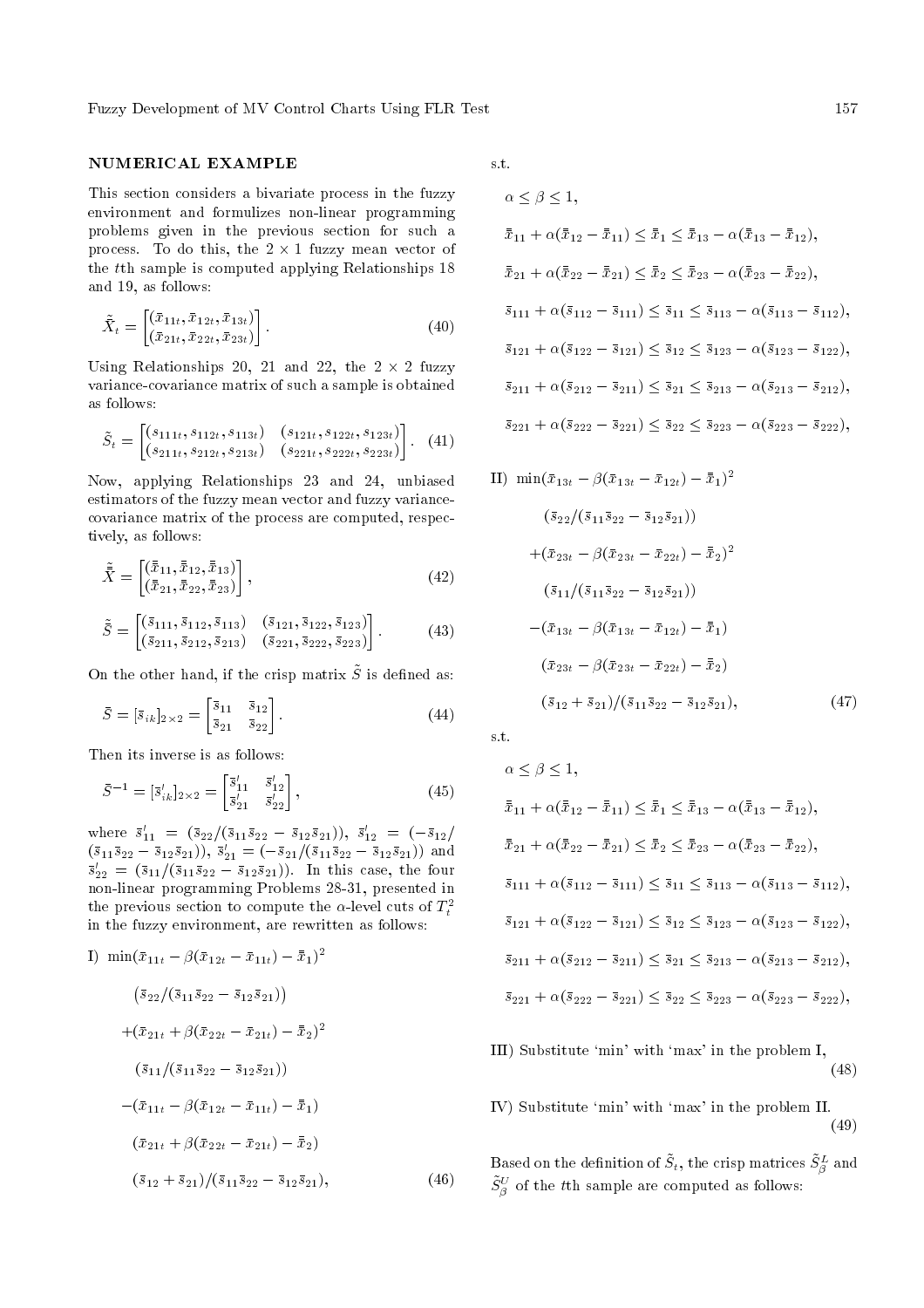158 H. Moheb Alizadeh et al.

$$
(\tilde{S}_{\beta}^{L})_{t} = \begin{bmatrix} s_{111t} + \beta(s_{112t} - s_{111t}) \\ s_{211t} + \beta(s_{212t} - s_{211t}) \end{bmatrix}
$$

$$
s_{121t} + \beta(s_{122t} - s_{121t})
$$

$$
s_{221t} + \beta(s_{222t} - s_{221t}) \end{bmatrix},
$$
(50)

$$
(\tilde{S}_{\beta}^{U})_{t} = \begin{bmatrix} s_{113t} - \beta(s_{113t} - s_{112t}) \\ s_{213t} - \beta(s_{213t} - s_{212t}) \end{bmatrix}
$$

$$
s_{123t} - \beta(s_{123t} - s_{122t}) \begin{bmatrix} s_{123t} - \beta(s_{223t} - s_{222t}) \end{bmatrix}.
$$

$$
(51)
$$

Therefore, to compute the  $\alpha$ -level cuts of  $W_t$  in the fuzzy environment, the four non-linear programming Problems 33-36, given in the previous section, are rewritten as follows:

I) min 
$$
-pn + pn Ln(n/(n - 1)) - n[Ln |(\tilde{S}_{\beta}^{U})_{t}|
$$
  
\t\t\t $- Ln(\bar{s}_{11}\bar{s}_{22} - \bar{s}_{12}\bar{s}_{21})]$   
\t\t\t $+ (n - 1)(\bar{s}_{22}(s_{111t} + \beta(s_{112t} - s_{111t}))$   
\t\t\t $+ \bar{s}_{11}(s_{221t} + \beta(s_{222t} - s_{221t}))$   
\t\t\t $/( \bar{s}_{11}\bar{s}_{22} - \bar{s}_{12}\bar{s}_{21}),$  (52)

s.t.

$$
\overline{s}_{111} + \alpha(\overline{s}_{112} - \overline{s}_{111}) \le \overline{s}_{11} \le \overline{s}_{113} - \alpha(\overline{s}_{113} - \overline{s}_{112}),
$$
  

$$
\overline{s}_{121} + \alpha(\overline{s}_{122} - \overline{s}_{121}) \le \overline{s}_{12} \le \overline{s}_{123} - \alpha(\overline{s}_{123} - \overline{s}_{122}),
$$
  

$$
\overline{s}_{211} + \alpha(\overline{s}_{212} - \overline{s}_{211}) \le \overline{s}_{21} \le \overline{s}_{213} - \alpha(\overline{s}_{213} - \overline{s}_{212}),
$$
  

$$
\overline{s}_{221} + \alpha(\overline{s}_{222} - \overline{s}_{221}) \le \overline{s}_{22} \le \overline{s}_{223} - \alpha(\overline{s}_{223} - \overline{s}_{222}),
$$

II) min - pn + pn Ln(
$$
n/(n - 1)
$$
) - n[Ln|( $\tilde{S}_{\beta}^{U}$ )<sub>t</sub>|  
\n- Ln( $\bar{s}_{11}\bar{s}_{22}$  -  $\bar{s}_{12}\bar{s}_{21}$ )]  
\n+  $(n - 1)(\bar{s}_{22}(s_{113t} - \beta(s_{113t} - s_{112t})$   
\n+  $\bar{s}_{11}(s_{223t} - \beta(s_{223t} - s_{222t}))$   
\n/ $(\bar{s}_{11}\bar{s}_{22} - \bar{s}_{12}\bar{s}_{21}),$  (53)

s.t.

$$
\begin{aligned}\n\bar{s}_{111} + \alpha(\bar{s}_{112} - \bar{s}_{111}) &\leq \bar{s}_{11} \leq \bar{s}_{113} - \alpha(\bar{s}_{113} - \bar{s}_{112}), \\
\bar{s}_{121} + \alpha(\bar{s}_{122} - \bar{s}_{121}) &\leq \bar{s}_{12} \leq \bar{s}_{123} - \alpha(\bar{s}_{123} - \bar{s}_{122}), \\
\bar{s}_{211} + \alpha(\bar{s}_{212} - \bar{s}_{211}) &\leq \bar{s}_{21} \leq \bar{s}_{213} - \alpha(\bar{s}_{213} - \bar{s}_{212}), \\
\bar{s}_{221} + \alpha(\bar{s}_{222} - \bar{s}_{221}) &\leq \bar{s}_{22} \leq \bar{s}_{223} - \alpha(\bar{s}_{223} - \bar{s}_{222}),\n\end{aligned}
$$

III) Substitute `min' with `max' in the problem I, (54)

IV) Substitute `min' with `max' in the problem II. (55)

Now, suppose a quality engineer is going to control a chemical process with two correlated quality characteristics using fuzzy samples of size 4. Table 1 presents fuzzy mean vectors and fuzzy variance-covariance matrices of 20 initial samples drawn in order to estimate the process mean vector and variance-covariance matrix. The fuzzy mean vector and fuzzy variancecovariance matrix of each sample are computed by Relationships 40 and 41, respectively.

Now, using Relationships 42 and 43, unbiased estimators of the fuzzy mean vector and fuzzy variancecovariance matrix of the process are computed as follows:

$$
\tilde{\bar{X}} = \begin{bmatrix} (262.43, 262.50, 262.55) \\ (437.00, 437.05, 437.11) \end{bmatrix},
$$
\n(56)\n
$$
\tilde{\bar{S}} = \begin{bmatrix} (94.056, 119.342, 142.162) \\ (38.499, 55.207, 68.918) \end{bmatrix}
$$
\n(38.499, 55.207, 68.918)\n(70.825, 82.530, 94.589) (57)

Now, to calculate the  $\alpha$ -level cuts of the  $T_t^2$  statistic in the fuzzy environment, the non-linear programming Problems 46-49 should be firstly solved for  $\alpha \in [0,1]$ . These problems are solved for sample 10, as an example, to show how the  $\alpha$ -level cuts of  $T_{10}^2$  are obtained solving these problems and using Relationship 13.

Table 2 gives the optimal solution of these problems for various values of  $\alpha$  obtained by Lingo 8 software. The last two columns of this table present end points of the  $\alpha$ -level cuts of  $T_{10}^2$  at the corresponding  $\alpha$ -level obtained by Relationship 13.

The membership function of  $T_{10}^2$  in the fuzzy environment can be easily obtained using these end points, as depicted by Figure 3, where a vertical line shows the critical value,  $(2(19)(3)/(80 - 20 - 2 +$  $(1))F_{2,(80-20-2+1)}(0.05) = 6.068.$ 

Now, based on what was mentioned previously, the membership degree of the in control state of the process mean is equal to 1, whereas the membership degree of the out of control state is 0.48. Following this procedure for all 20 samples, membership degrees of the in control and out of control states of the process mean can be obtained in each sampling. These membership degrees are presented in Table 3. In this table, M.D. stands for membership degree.

Suppose that according to a managerial decision, when the membership degree of the in control state of process mean is equal to 1, the process mean is assumed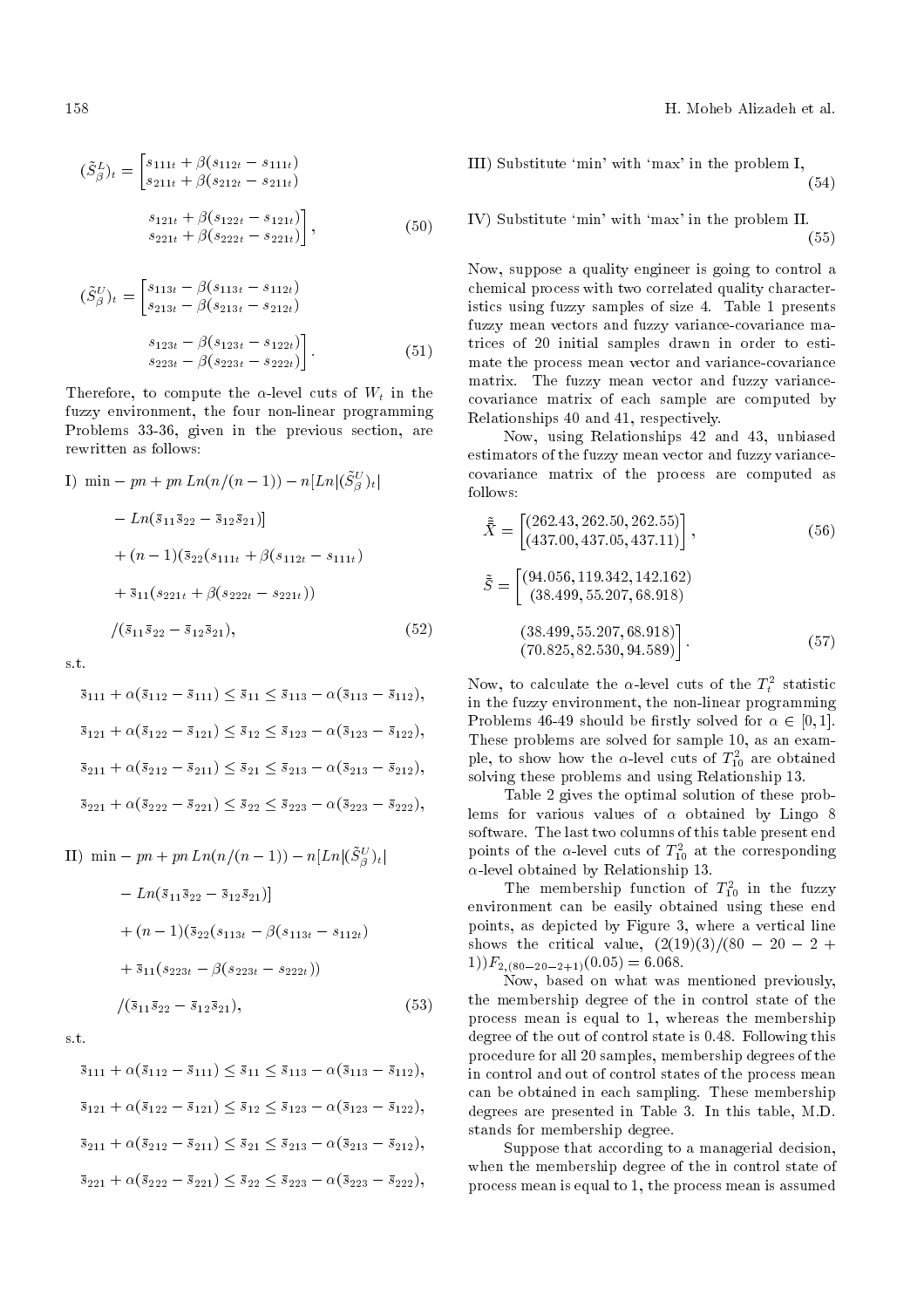(259.59, 259.67, 259.72) (448.60, 448.64, 448.70)

(271.80, 271.91, 271.93) (442.97, 443.01, 443.06)

(266.91, 266.96, 267.01) (439.17, 439.23, 439.27)

(270.89, 270.93, 270.97) (434.00, 434.04, 434.11)

(428.96, 429.01, 429.06)

(436.47, 436.51, 436.58)

(425.38, 425.43, 425.50)

(445.92, 445.95, 445.97)

(438.09, 438.14, 438.20)

(438.37, 438.42, 438.45)

(445.01, 445.08, 445.14)

(430.90, 430.97, 431.05)

(430.25, 430.34, 430.43)

(445.76, 445.83, 445.90)

(428.37, 428.41, 428.45)

 $10 \t\t (250.37, 250.44, 250.49)$ 

 $\begin{array}{|c|c|c|c|c|}\n\hline\n11 & 269.94, 270.00, 270.03\n\end{array}$ 

 $\begin{array}{|l|}\n\hline\n12\n\end{array}$  (256.12, 256.20, 256.25)

 $\begin{array}{|l|} \hline 13 & \multicolumn{1}{|l}{} (261.88,\, 261.92,\, 261.95) \hline \end{array}$ 

 $\begin{array}{|l|l|} \hline 14 & \multicolumn{1}{|l|}{} (263.00, \ 263.04, \ 263.09) \hline \end{array}$ 

 $\begin{array}{|l|l|} \hline 15 & \multicolumn{1}{|l|}{} (269.55, 269.60, 269.63) \hline \end{array}$ 

 $\begin{array}{|l|}\n\hline\n16 \hline\n\end{array}$  (259.75, 259.81, 259.86)

 $\boxed{17}$  (256.74, 256.82, 256.89)

 $\begin{array}{|l|}\n\hline\n18 \hline\n\end{array}$  (261.70, 261.78, 261.83)

 $\begin{array}{|c|c|c|c|c|c|} \hline (279.72, 279.81, 279.89) \hline \end{array}$ 

 $20 \qquad (249.86, 249.95, 250.01)$ 

6

7

8

9

| Sample No.     | <b>Fuzzy Mean Vector</b> | <b>Fuzzy Variance-Covariance Matrix</b> |                            |  |
|----------------|--------------------------|-----------------------------------------|----------------------------|--|
| $\mathbf{1}$   | (270.16, 270.22, 270.28) | (35.233, 66.649, 73.169)                | $(-12.723, 8.569, 27.067)$ |  |
|                | (445.90, 445.99, 446.06) | $(-12.723, 8.569, 27.067)$              | (20.985, 30.487, 57.548)   |  |
| $\overline{2}$ | (259.33, 259.39, 259.44) | (102.953, 103.692, 29.012)              | (69.566, 76.972, 77.666)   |  |
|                | (433.41, 433.46, 433.51) | (69.566, 76.972, 77.666)                | (58.756, 59.293, 67.333)   |  |
| 3              | (249.69, 249.73, 249.76) | (112.357, 171.261, 228.015)             | $(-28.037, 10.15, 36.015)$ |  |
|                | (427.39, 427.44, 427.49) | $(-28.037, 10.15, 36.015)$              | (78.584, 93.073, 102.368)  |  |
| $\overline{4}$ | (270.05, 270.11, 270.16) | (58.998, 61.398, 76.126)                | (49.942, 56.317, 60.005)   |  |
|                | (443.83, 443.89, 443.95) | (49.942, 56.317, 60.005)                | (60.991, 64.541, 73.688)   |  |
| $\overline{5}$ | (251.60, 251.67, 251.71) | (39.026, 68.296, 83.629)                | $(-2.374, 14.482, 25.647)$ |  |
|                | (431.16, 431.21, 431.30) | $(-2.374, 14.482, 25.647)$              | (56.319, 70.687, 84.584)   |  |
| $\epsilon$     | (259.59, 259.67, 259.72) | (143.866, 191.573, 208.111)             | (58.398, 71.561, 86.684)   |  |

(93.486, 136.7, 151.988)

(-16.333, 7.585, 45.338) (27.33, 34.871, 51.367)

(71.395,84.867,90.199) (103.255,108.866,115.655)

(36.285, 45.293, 58.366) (67.342,81.305,94.876)

(-7.369, 15.989, 38.174) (12.222, 26.793, 43.333)

(65.388, 88.026, 91.566) (80.998, 88.245, 101.355)

(46.364, 65.461, 90.366) (83.988, 102.207, 127.011)

(-2.365, 18.526, 42.842) (63.111, 82.704, 97.355)

(11.958, 38.05, 42.088) (10.366, 14.549, 16.358)

(15.945, 23.13, 26.071) (13.924, 17.968, 22.196)

(95.954, 102.406, 103.01) (111.942, 112.542, 123.333)

(78.345, 88.06, 93.756) (86.369, 96.807, 102.888)

(88.411, 102.114, 129.655) (153.333, 177.14, 189.367)

(101.836, 116.32, 127.711) (127.557, 130.322, 136.887)

(49.396, 70.255, 85.955) (105.644, 121.5, 132.285)

Table 1. Fuzzy mean vectors and variance-covariance matrixes of 2

(143.866, 191.573, 208.111) (58.398, 71.561, 86.684)

(81.811, 138.33, 192.455) (-16.333, 7.585, 45.338)

(78.998,86.322,96.114) (71.395,84.867,90.199)

(51.988, 60.504, 79.736) (36.285, 45.293, 58.366)

(119.555, 157.568, 180.111) (-7.369, 15.989, 38.174)

(103.933, 112.729, 139.222) (65.388, 88.026, 91.566)

(138.333, 185.394, 202.366) (46.364, 65.461, 90.366)

(39.399, 87.43, 101.222) (-2.365, 18.526, 42.842)

 $(171.333, 196.692, 221.385)$ (11.958, 38.05, 42.088)

(51.969, 56.073, 72.555) (15.945, 23.13, 26.071)

(94.995, 95.895, 108.943) (95.954, 102.406, 103.01)

(102.588, 124.51, 153.333) (78.345, 88.06, 93.756)

(138.999, 160.302, 191.563) (88.411, 102.114, 129.655)

(128.471, 139.995, 149.388) (101.836, 116.32, 127.711)

(86.322, 122.224, 156.781) (49.396, 70.255, 85.955)

to be `completely in control' if the membership degree of the out of control state is less than 0.4. It is assumed to be 'relatively in control' if the membership degree of the out of control state is between 0.4 and 0.8, otherwise, it is assumed to be `slightly in control'.

On the other hand, when the membership degree of the out of control state of process mean is equal to 1, the process mean is assumed to be *'slightly out*  of control' if the membership degree of the in control state is greater than 0.7, otherwise, it is supposed to be 'completely out of control'. These results are shown in Table 3.

The procedure of computing the membership function of  $W_t$  in the fuzzy environment is exactly similar to that of  $T_t^2$  with this exception that the non-linear programming Problems 52-55 should be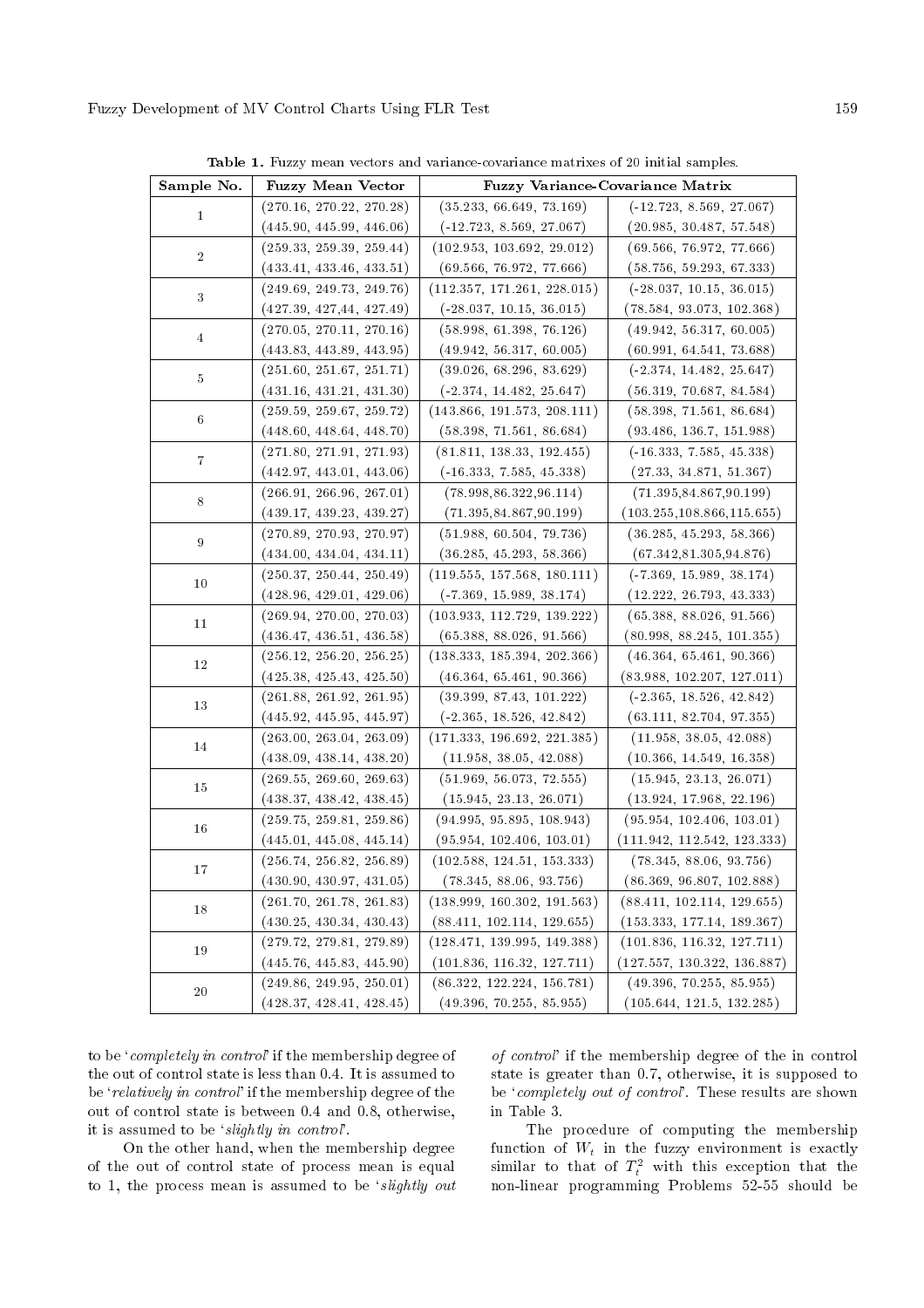| $\alpha$     |           | <b>Optimal Solutions of the Problem</b> |       |       | The End Points of |                      |  |
|--------------|-----------|-----------------------------------------|-------|-------|-------------------|----------------------|--|
|              | $\dot{i}$ | ii                                      | iii   | iii   |                   | $\alpha$ -Level Cuts |  |
| 0.01         | 4.363     | 4.322                                   | 7.014 | 6.933 | 4.322             | 7.014                |  |
| 0.05         | 4.395     | 4.355                                   | 6.969 | 6.892 | 4.355             | 6.969                |  |
| 0.1          | 4.435     | 4.397                                   | 6.817 | 6.746 | 4.397             | 6.817                |  |
| 0.15         | 4.476     | 4.44                                    | 6.713 | 6.646 | 4.44              | 6.713                |  |
| $0.2\,$      | 4.518     | 4.483                                   | 6.611 | 6.549 | 4.483             | 6.611                |  |
| 0.25         | 4.56      | 4.528                                   | 6.512 | 6.454 | 4.528             | 6.512                |  |
| 0.3          | 4.603     | 4.573                                   | 6.415 | 6.363 | 4.573             | 6.415                |  |
| 0.35         | 4.647     | 4.619                                   | 6.322 | 6.273 | 4.619             | 6.322                |  |
| 0.4          | 4.692     | 4.666                                   | 6.23  | 6.189 | 4.666             | 6.23                 |  |
| 0.45         | 4.738     | 4.713                                   | 6.142 | 6.102 | 4.713             | 6.142                |  |
| 0.5          | 4.784     | 4.761                                   | 6.055 | 6.02  | 4.761             | 6.055                |  |
| 0.55         | 4.831     | 4.811                                   | 5.971 | 5.939 | 4.811             | 5.971                |  |
| 0.6          | 4.879     | 4.861                                   | 5.889 | 5.861 | 4.861             | 5.889                |  |
| 0.65         | 4.929     | 4.912                                   | 5.809 | 5.785 | 4.912             | 5.809                |  |
| 0.7          | 4.979     | 4.965                                   | 5.731 | 5.71  | 4.965             | 5.731                |  |
| 0.75         | 5.03      | 5.018                                   | 5.654 | 5.638 | 5.018             | 5.654                |  |
| 0.8          | 5.081     | 5.072                                   | 5.58  | 5.567 | 5.072             | 5.58                 |  |
| 0.85         | 5.135     | 5.127                                   | 5.508 | 5.498 | 5.127             | 5.508                |  |
| 0.9          | 5.189     | 5.184                                   | 5.437 | 5.43  | 5.184             | 5.437                |  |
| 0.95         | 5.244     | 5.241                                   | 5.368 | 5.364 | 5.241             | 5.368                |  |
| $\mathbf{1}$ | 5.295     | 5.295                                   | 5.295 | 5.295 | 5.295             | 5.295                |  |

Table 2. The optimal solution of non-linear Problems  $48-51$  for sample 10 and the end points of  $\alpha$ -level cuts.



**Figure 3.** Membership function of  $T_{10}^2$  in fuzzy environment.

optimized for  $\alpha \in [0, 1]$ . Table 4 presents membership degrees of both in control and out of control states of process dispersion, where these membership degrees are computed using the critical value  $\chi_3^2(0.05) = 7.81$ . In this case, when the membership degree of the in control state of process dispersion is equal to 1, it is said that

the process dispersion is 'completely in control', if the membership degree of the out of control state is, for example, less than 0.2. It is also said that process dispersion is 'relatively in control' if the membership degree of the out of control state is between 0.2 and 0.7, otherwise, process dispersion is said to be 'slightly in control'. On the other hand, when the membership degree of the out of control state is equal to 1, it is said that process dispersion is 'slightly out of control' if the membership degree of the in control state is greater than 0.8, otherwise, it is assumed that process dispersion is 'completely out of control'.

Finally, it is worth comparing the results of this paper with those obtained from the classic multivariate variable control charts. Table 5 presents values of the statistics  $T_t^2$  and  $W_t$ ,  $t = 1, ..., 20$ , in the crisp environment, i.e. when  $\alpha = 1$ . The in control and out of control states of process mean and dispersion are determined using the critical values 6.068 and 7.81, respectively. As is obvious, the process state is classied to either being in control or out of control in the crisp environment, i.e. there is no difference between, for example, the samples 9 and 18 when controlling the process mean, whereas, in the fuzzy environment process, the mean is slightly in control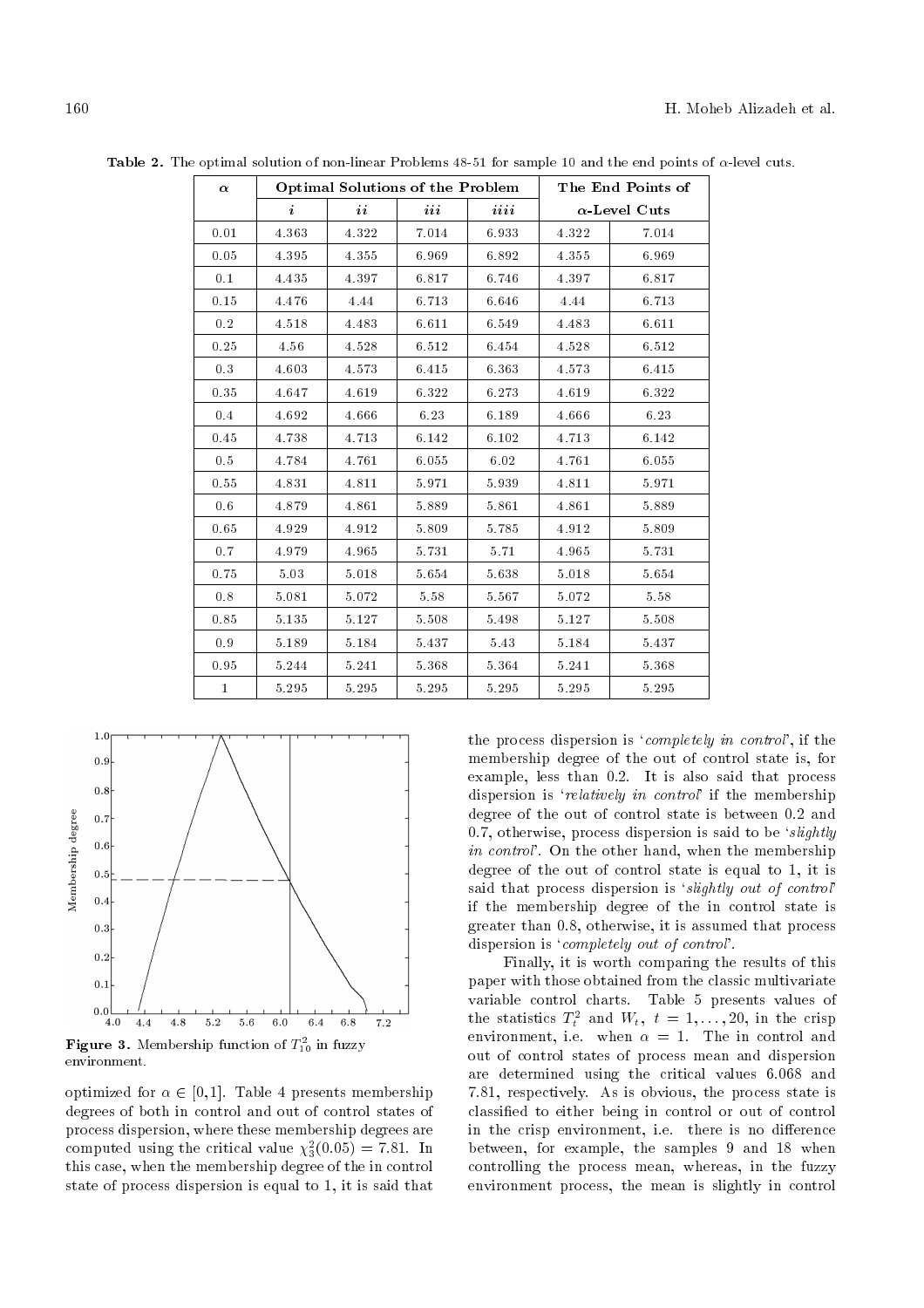| Sample No.     | M.D. of in<br><b>Control State</b> | M.D. of Out of<br><b>Control State</b> | <b>State of Process Mean</b> |
|----------------|------------------------------------|----------------------------------------|------------------------------|
| 1              | 1                                  | < 0.01                                 | Completely in control        |
| $\overline{2}$ | $\mathbf{1}$                       | < 0.01                                 | Completely in control        |
| 3              | 0.75                               | $\mathbf{1}$                           | Slightly out of control      |
| $\overline{4}$ | 1                                  | < 0.01                                 | Completely in control        |
| $\overline{5}$ | $\mathbf{1}$                       | < 0.01                                 | Completely in control        |
| $\,6\,$        | < 0.01                             | $\mathbf{1}$                           | Completely out of control    |
| $\overline{7}$ | 1                                  | < 0.01                                 | Completely in control        |
| 8              | $\mathbf{1}$                       | < 0.01                                 | Completely in control        |
| 9              | $\mathbf{1}$                       | 0.92                                   | Slightly in control          |
| 10             | $\mathbf{1}$                       | 0.48                                   | Relatively in control        |
| 11             | $\mathbf{1}$                       | 0.26                                   | Completely in control        |
| 12             | 0.55                               | $\mathbf{1}$                           | Completely out of control    |
| 13             | $\mathbf{1}$                       | 0.95                                   | Slightly in control          |
| 14             | $\mathbf{1}$                       | < 0.01                                 | Completely in control        |
| 15             | $\mathbf{1}$                       | < 0.01                                 | Completely in control        |
| 16             | 0.96                               | $\mathbf{1}$                           | Slightly out of control      |
| 17             | 1                                  | < 0.01                                 | Completely in control        |
| 18             | $\mathbf{1}$                       | 0.14                                   | Completely in control        |
| 19             | $<\,0.01$                          | $\mathbf{1}$                           | Completely out of control    |
| 20             | 1                                  | 0.84                                   | Slightly in control          |

Table 3. Membership degrees of in control and out of control states of process mean.

Table 4. Membership degrees of the in control and out of control states of process dispersion.

| Sample No.     | M.D. of in           | M.D. of Out of       | <b>State of Process</b>   |  |
|----------------|----------------------|----------------------|---------------------------|--|
|                | <b>Control State</b> | <b>Control State</b> | Dispersion                |  |
| $\bf{1}$       | $\mathbf{1}$         | 0.03                 | Completely in control     |  |
| $\overline{2}$ | 0.5                  | $\mathbf{1}$         | Completely out of control |  |
| 3              | $\mathbf{1}$         | 0.41                 | Relatively in control     |  |
| $\overline{4}$ | 0.83                 | $\mathbf{1}$         | Slightly out of control   |  |
| 5              | $\mathbf{1}$         | 0.1                  | Completely in control     |  |
| 6              | $\mathbf{1}$         | 0.58                 | Relatively in control     |  |
| $\overline{7}$ | $\mathbf{1}$         | 0.27                 | Relatively in control     |  |
| 8              | $\mathbf{1}$         | 0.95                 | Slightly in control       |  |
| 9              | $\mathbf{1}$         | 0.24                 | Relatively in control     |  |
| 10             | $\mathbf{1}$         | 0.26                 | Relatively in control     |  |
| 11             | $\mathbf{1}$         | 0.89                 | Slightly in control       |  |
| 12             | $\mathbf{1}$         | 0.5                  | Relatively in control     |  |
| 13             | $\mathbf{1}$         | $0.19\,$             | Completely in control     |  |
| 14             | 0.86                 | $\mathbf{1}$         | Slightly out of control   |  |
| 15             | 0.97                 | $\mathbf{1}$         | Slightly out of control   |  |
| 16             | 0.22                 | $\bf{1}$             | Completely out of control |  |
| 17             | $\bf{1}$             | 0.54                 | Relatively in control     |  |
| 18             | $\mathbf{1}$         |                      | Slightly in control       |  |
| 19             | $\mathbf{1}$         | 0.98                 | Slightly in control       |  |
| 20             | 1                    | 0.45                 | Relatively in control     |  |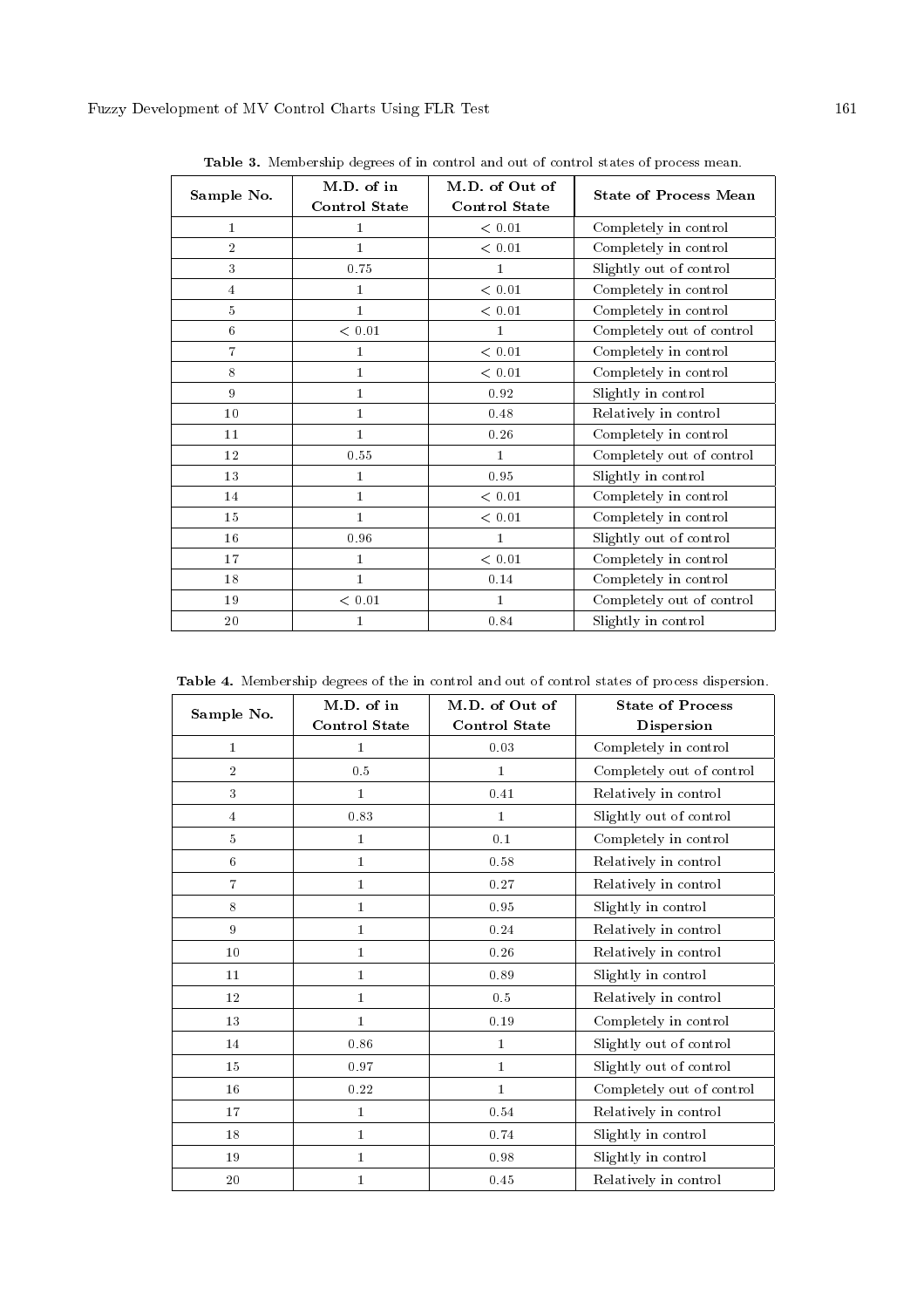| Sample No.     | $\, T^2_t$ | $\boldsymbol{W_t}$ | <b>State of Process</b> | <b>State of Process</b> |  |
|----------------|------------|--------------------|-------------------------|-------------------------|--|
|                |            |                    | Mean                    | <b>Dispersion</b>       |  |
| $\mathbf{1}$   | 4.024      | 3.312              | In control              | In control              |  |
| $\overline{2}$ | 0.650      | 14.859             | In control              | Out of control          |  |
| 3              | 6.420      | 2.054              | Out of control          | In control              |  |
| $\overline{4}$ | 2.714      | 8.540              | In control              | Out of control          |  |
| 5              | 3.973      | 2.057              | In control              | In control              |  |
| 6              | 11.947     | 3.949              | Out of control          | In control              |  |
| $\overline{7}$ | 3.149      | 2.595              | In control              | In control              |  |
| 8              | 0.666      | 7.698              | In control              | In control              |  |
| 9              | 5.737      | 4.238              | In control              | In control              |  |
| 10             | 5.295      | 3.605              | In control              | In control              |  |
| 11             | 3.015      | 7.566              | In control              | In control              |  |
| 12             | 6.648      | 3.357              | Out of control          | In control              |  |
| 13             | 5.910      | 1.787              | In control              | In control              |  |
| 14             | 0.059      | 8.511              | In control              | Out of control          |  |
| 15             | 1.949      | 7.956              | In control              | Out of control          |  |
| 16             | 6.283      | 16.132             | Out of control          | Out of control          |  |
| 17             | 1.919      | 5.765              | In control              | In control              |  |
| 18             | 2.871      | 5.575              | In control              | In control              |  |
| 19             | 10.077     | 7.724              | Out of control          | In control              |  |
| 20             | 5.837      | 3.639              | In control              | In control              |  |

**Table 5.** The values of  $T_t^2$  and  $W_t$  in crisp environment.

when taking sample 9 and is completely in control when drawing sample 18.

#### **CONCLUSION**

This paper develops multivariate variable control charts in fuzzy environment, i.e. it was assumed that each observation in each sample is a canonical fuzzy number with a triangular membership function. Since multivariate variable control charts are constructed using a likelihood ratio test, this test was introduced in a fuzzy environment, leading to compute membership degrees of both in control and out of control states of process mean and dispersion. Therefore, contrary to the classic multivariate variable control charts, one is able to consider the process in several intermediate states, such as 'completely in (out of) control', 'relatively in (out of) control' and 'slightly in (out of) control'. Moreover, it does not need to defuzzify data in the proposed approach. Hence, the approach presented in this paper brought about more flexibility in process analysis.

#### **REFERENCES**

- 1. Montgomery, D.C., Introduction to Statistical Quality Control, John Wiley & Sons, New York (2002).
- 2. Zadeh, L.A. "Fuzzy sets", *Inform. and Control.*, 8, pp. 338-353 (1965).
- 3. Bradshaw, C.W. "A fuzzy set theoretic interpretation of economic control limits", European J. Oper. Res., 13, pp. 403-408 (1983).
- 4. Raz, T. and Wang, J.H. \Probabilistic and membership approaches in the construction of control charts for linguistic data", Production Plann. Cont., 1, pp. 147-157 (1990).
- 5. Wang, J.H. and Raz, T. "On the construction of control charts using linguistic variables", Internat. J. Production Res., 28, pp. 477-487 (1990).
- 6. Kanagawa, A., Tamaki, F. and Ohta, H. "Control charts for process average and variability based on linguistic data", Internat. J. Production Res., 2, pp. 913-922 (1993).
- 7. Woodall, W., Tsui, K.L. and Tucker, G.L. \A review of statistical and fuzzy control charts based on categorical data", In Frontiers in Statistical Quality Control 5, H.J. Lenz and P.T. Wilrich, Eds., pp. 83-89, Physica-Verlag, Heidelberg (1997).
- 8. Taleb, H. and Limam, M. "On fuzzy and probabilistic control charts", Internat. J. Production Res., 40, pp. 2849-2863 (2002).
- 9. Cheng, C.B. "Fuzzy process control: Construction of control charts with fuzzy number", Fuzzy Sets and Syst., **154**, pp. 287-303 (2005).
- 10. Engin, O., Celik, A. and Kaya, I. \A fuzzy approach to define sample size for attributes control chart in multistage processes: An application in engine valve manufacturing process", Appl. Soft. Comput., 8, pp. 1654-1663 (2008).